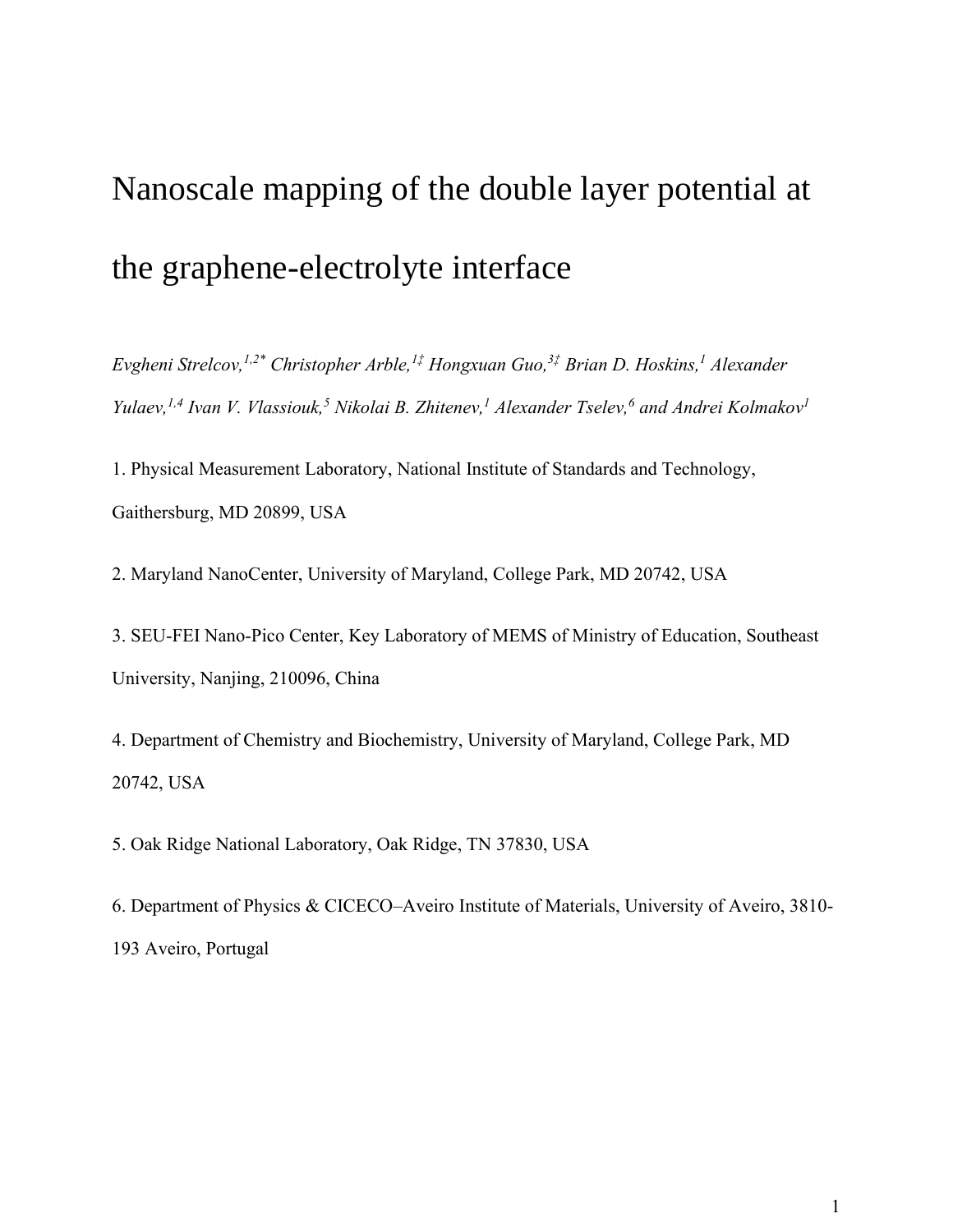ABSTRACT: The electrical double layer (EDL) governs the operation of multiple electrochemical devices, determines reaction potentials, and conditions ion transport through cellular membranes in living organisms. The few existing methods of EDL probing have low spatial resolution, usually only providing spatially-averaged information. On the other hand, traditional Kelvin probe force microscopy (KPFM) is capable of mapping potential with nanoscale lateral resolution, but cannot be used in electrolytes with concentrations higher than several mmol/L. Here we resolve this experimental impediment by combining KPFM with graphene-capped electrolytic cells to quantitatively measure the potential drop across the EDL in aqueous electrolytes of decimolar and molar concentrations with a high lateral resolution. The surface potential of graphene in contact with deionized water and 0.1 mol/L solutions of CuSO<sub>4</sub> and MgSO<sub>4</sub> as a function of counter electrode voltage is reported. The measurements are supported by numerical modeling to reveal the role of the graphene membrane in potential screening and to determine the EDL potential drop. The proposed approach proves to be especially useful for imaging spatially inhomogeneous systems, such as nanoparticles submerged in an electrolyte solution. It could be suitable for in operando and in vivo measurements of the potential drop in the EDL on the surfaces of nanocatalysts and biological cells in equilibrium with liquid solutions.

### KEYWORDS: Electrical double layer, graphene, electrolyte interface, KPFM, SEM

Electrified solid-liquid interfaces play a central role in a multitude of natural phenomena and underpin the operation of various electrochemical devices ranging from batteries and fuel cells<sup>1</sup> to supercapacitors,<sup>2</sup> electrocatalysts,<sup>3</sup> electrochromatographic,<sup>4</sup> and electrophoretic devices.<sup>5</sup> In the simplest case, interface electrification leads to the ordering of ions and solvent molecules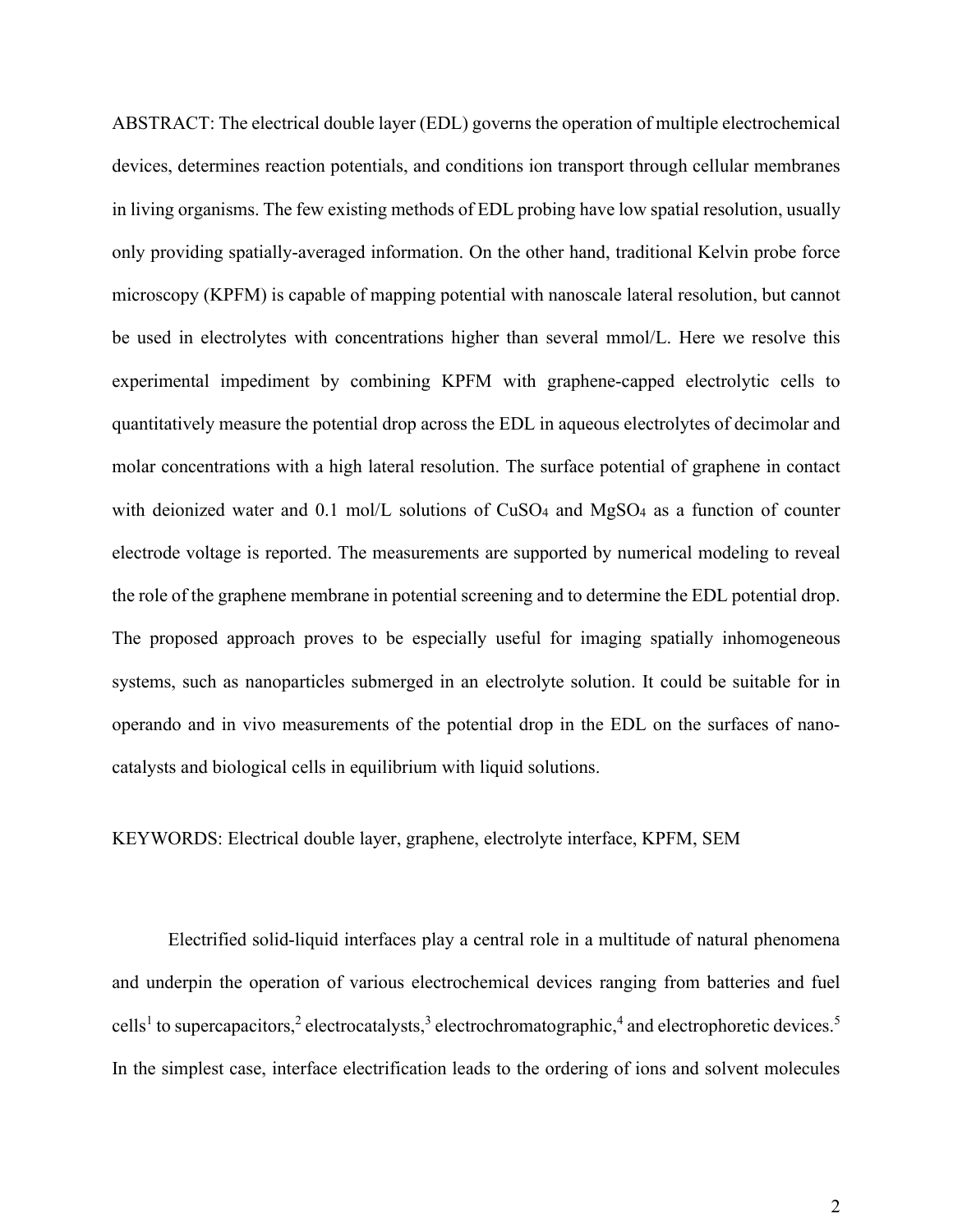on its surface with the formation of the electrical double layer (EDL). Although more complex phenomena including charge transport through the interface, ion desolvation, electrolysis, corrosion, etc. are possible, the EDL, by itself, controls the operation of several devices, such as supercapacitors,<sup>2</sup> and electric-double-layer field-effect transistors.<sup>6, 7</sup> This fact necessitates a thorough understanding of the EDL behavior and properties. However, the nanoscopic length scale, inhomogeneities of the interface, localization of adsorption centers and complexity of charge and mass transfer, make it difficult to study EDLs. Even though the theoretical framework for EDL description was developed more than a century ago (Helmholtz, a later Gouy-Chapman<sup>9, 10</sup> and Stern<sup>11</sup> models) and remains the foundation of the modern electrochemistry, only a limited number of experimental methods are available for measuring EDL composition and electric potential distribution. 12

Traditional titration,<sup>13</sup> electrokinetic<sup>14</sup> and impedance<sup>15</sup> techniques only provide spatiallyaveraged information on the surface charge. State of the art surface sensitive (photo)-electron and optical spectroscopy methods feature high nanometer-scale depth resolution and few tens of nanometers lateral resolution.<sup>12, 16</sup> However, most of the surface sensitive techniques require ultrahigh-vacuum-compatible samples or complex differential-pumping systems.<sup>17, 18</sup> Despite these impediments, compositional variations in the EDL and its capacitance have been probed with  $XPS$  and  $X$ -ray methods in the last decade.<sup>19-22</sup> High resolution electron imaging of the liquid-solid interface has been demonstrated only recently with the development of microchannel electrolytic cells capped with electron-transparent graphene membranes that separate the liquid electrolyte from the vacuum environment.<sup>16, 23-28</sup>

Scanning ultra-microelectrode methods, such as scanning electrochemical microscopy and scanning ion conductance microscopy, are amperometric electrochemical techniques,<sup>29</sup> but can, in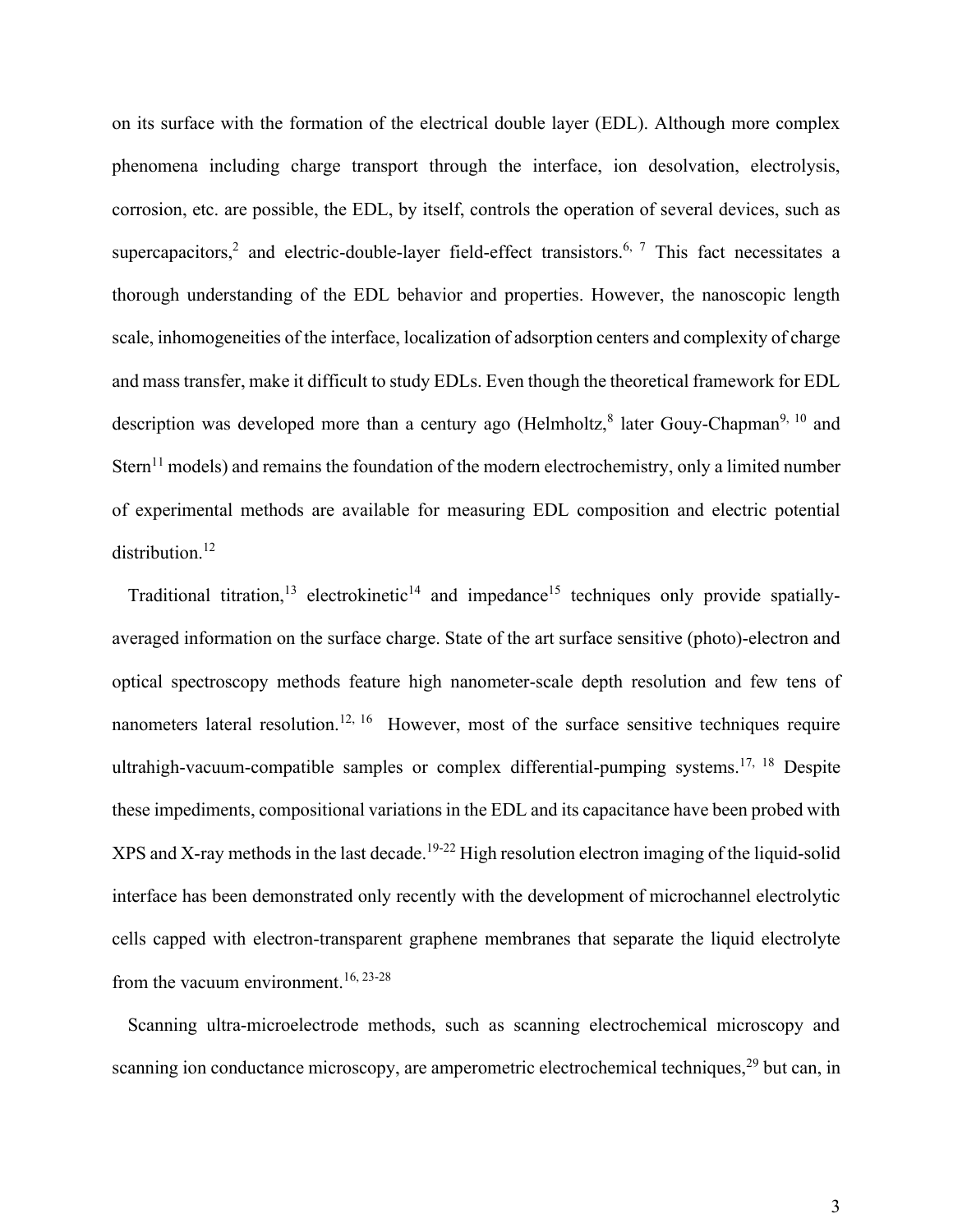principle, be used in potentiometric mode.<sup>30</sup> They have been used to probe ultra-fast kinetics of short-lived species in solutions, active sites and topography of nanoparticles, and bacterial mats.<sup>29,</sup>  $31, 32$  However, their lateral resolution is limited by the micropipette opening size and is typically in the micron range, with a lateral resolution between 50 nm and  $100 \text{ nm}^{31}$  and state-of-the-art lateral resolution of 15 nm.<sup>33</sup> Finally, atomic force microscopy  $(AFM)$  force-distance measurements have been successfully applied to both dilute aqueous electrolytes $34-39$  and ionic liquids<sup>40-44</sup> to measure the structure of the EDL with atomic vertical and lateral resolution. Very recently, infrared nanospectroscopic AFM measurements of the graphene-electrolyte interface<sup>45</sup> and thin water layers trapped between substrate and graphene membranes<sup>46, 47</sup> have been reported. There is considerable interest in determining not only the structure and composition, but also the potential drop within EDL which controls the reaction kinetics. It is especially important for biomedical research, where the probing of the membrane potential of large eukaryotic cells has been routinely done since the 1960s with micropipette clamps, but methods for measuring the bacterial membrane potential have only started to be developed.<sup>48</sup> The Kelvin probe force microscopy (KPFM) AFM technique allows the measurement of the surface potential in air or in vacuum with a very high lateral resolution (down to the atomic level), but it fails in electrolyte solutions with ionic strengths higher than a few mmol/L due to the complexity of the ion dynamics screening the tip, electrolysis, and related phenomena (see, e.g., Refs.<sup>49, 50</sup>, review<sup>51</sup> and references therein). The same applies to other AFM methods for measuring the EDL potential with the liquidsubmerged tip, such as the electric potential microscopy $52-54$  and electrochemical force microscopy.<sup>49</sup> At the same time, electrochemical and bioapplications usually rely on electrolytes with decimolar and higher concentrations.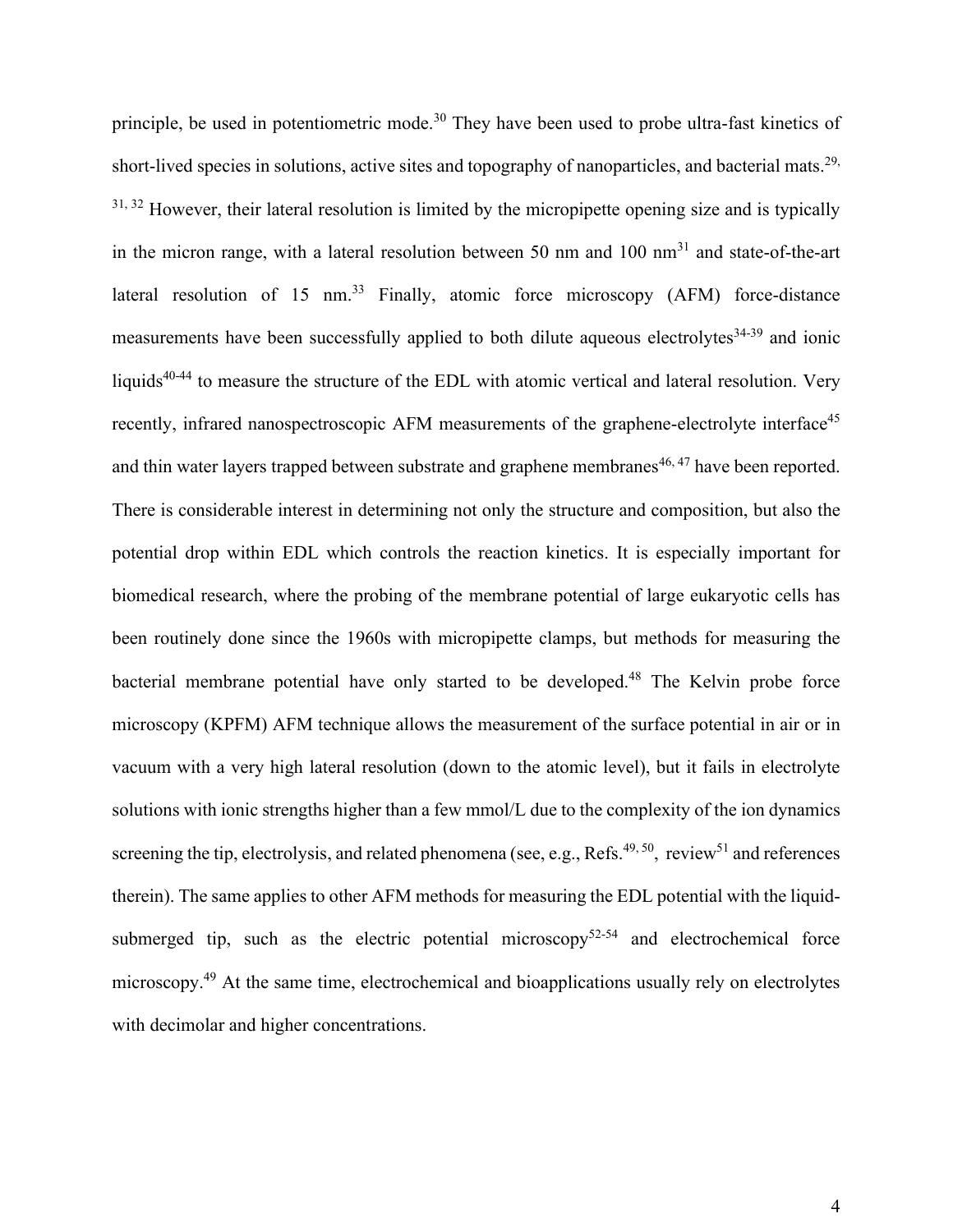In this report, we combine the vacuum-compatible electrolytic cells developed recently for photoemission and electron microscopies with KPFM to probe the EDL potential drop and charge with a high lateral spatial resolution. In this setup, the AFM probe operates under vacuum and is separated from the liquid electrolyte by a graphene membrane, which eliminates the aforementioned challenges of in-liquid KPFM measurements. On the other hand, electricallyconducting, but very thin, graphene has a limited capacity to screen the electrolyte potential and serves as a partially electrostatically-transparent conducting electrode, allowing the probing of the EDL potential drop as a function of the counter-electrode bias.



**Figure 1.** Experimental setup for probing the EDL potential drop. a) SEM micrograph of the AFM tip in contact with a single electrolyte-filled cell. b) A schematic of the micro-channels array filled with an electrolyte. The array features a gold top electrode (TE) covered with a graphene membrane and a copper bottom electrode (BE) on the other side of the channels. The AFM probe is used in the KPFM mode to probe the electric potential of the graphene determined by the electrolyte underneath it as the potentiostat applies voltage to the BE. The gold/graphene TE was kept grounded at all times. c) A schematic of potential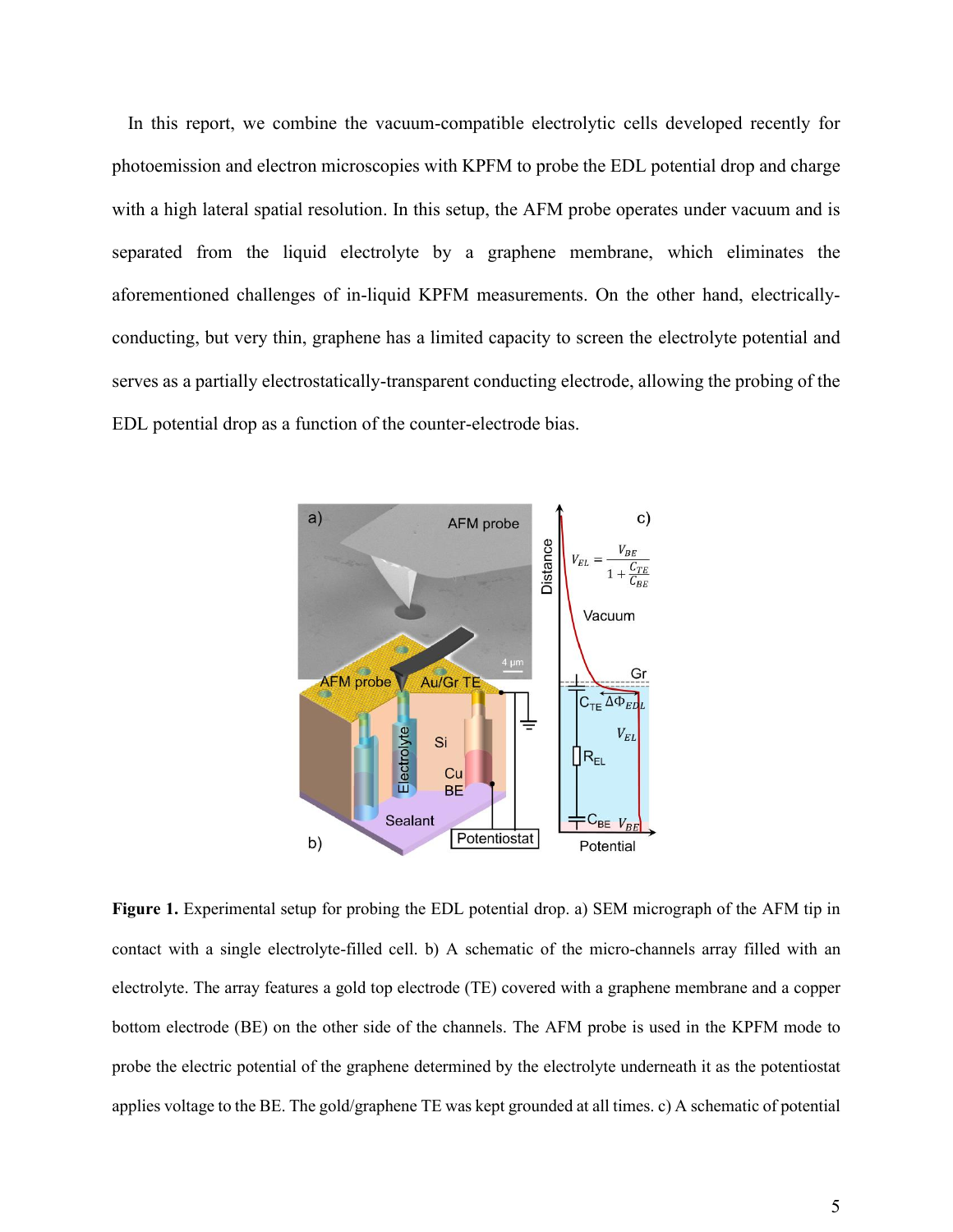distribution along the central axis of a single channel capped with a bilayer graphene membrane. The system's equivalent circuit includes capacitances of the EDLs at the electrodes (*CTE* and *CBE*) and electrolyte resistance (*REL*). The capacitance ratio determines a constant potential inside the electrolyte (*VEL*, in the blue-shaded region), which is almost equal to the bottom electrode potential (*VBE*, pink region). Most of this potential drops on the graphene-electrolyte interface (*ΔΦEDL*), another portion drops in between the graphene layers, and the rest leaks into vacuum, where it is measured by KPFM.

Figure 1b shows a schematic of the microchannel array  $(MCA)^{16, 25}$  platform implemented here to probe the EDL potential drop. The MCA is a 400 µm thick silicon wafer with an array of etchedthrough channels. The microchannels are 30  $\mu$ m in diameter on the back side, tapering to 6  $\mu$ m diameter openings on the front side. The microchannels are separated by about 45 µm on the front side, thereby, making the liquid exchange between them by surface diffusion nearly impossible. The whole MCA, including, the channels' interior walls, is conformally oxidized with a 500 nm thick  $SiO<sub>2</sub>$  insulating layer. Following oxidation, the MCA was coated with a Cr/Au (5 nm/200 nm thick, 13 µm deep into the channel) metal film on the front side by sputtering and with Cr/Cu film  $(5 \text{ nm}/200 \text{ nm}$  thick, 100  $\mu$ m deep into the channel) on the back with electron beam evaporation. The front side on the MCA is covered with a bilayer graphene membrane, then the channels are filled with an electrolyte and sealed on the back with a water-immiscible glue (see SI Fig. S1 for details). The MCA was placed in a vacuum SEM chamber housing an AFM and was connected to a potentiostat to perform electrochemical measurements. The SEM helps navigating the AFM tip with high precision, monitoring the sample condition over time, and performing comparative SEM/AFM imaging. The gold top electrode (TE) was kept grounded at all times for reference, and the copper bottom electrode (BE) was biased. The KPFM probe (in the amplitude-modulated tapping mode) was engaged with the graphene membrane over an individual microchannel (cell) to measure the electrostatic potential induced in the vacuum above the graphene membrane by the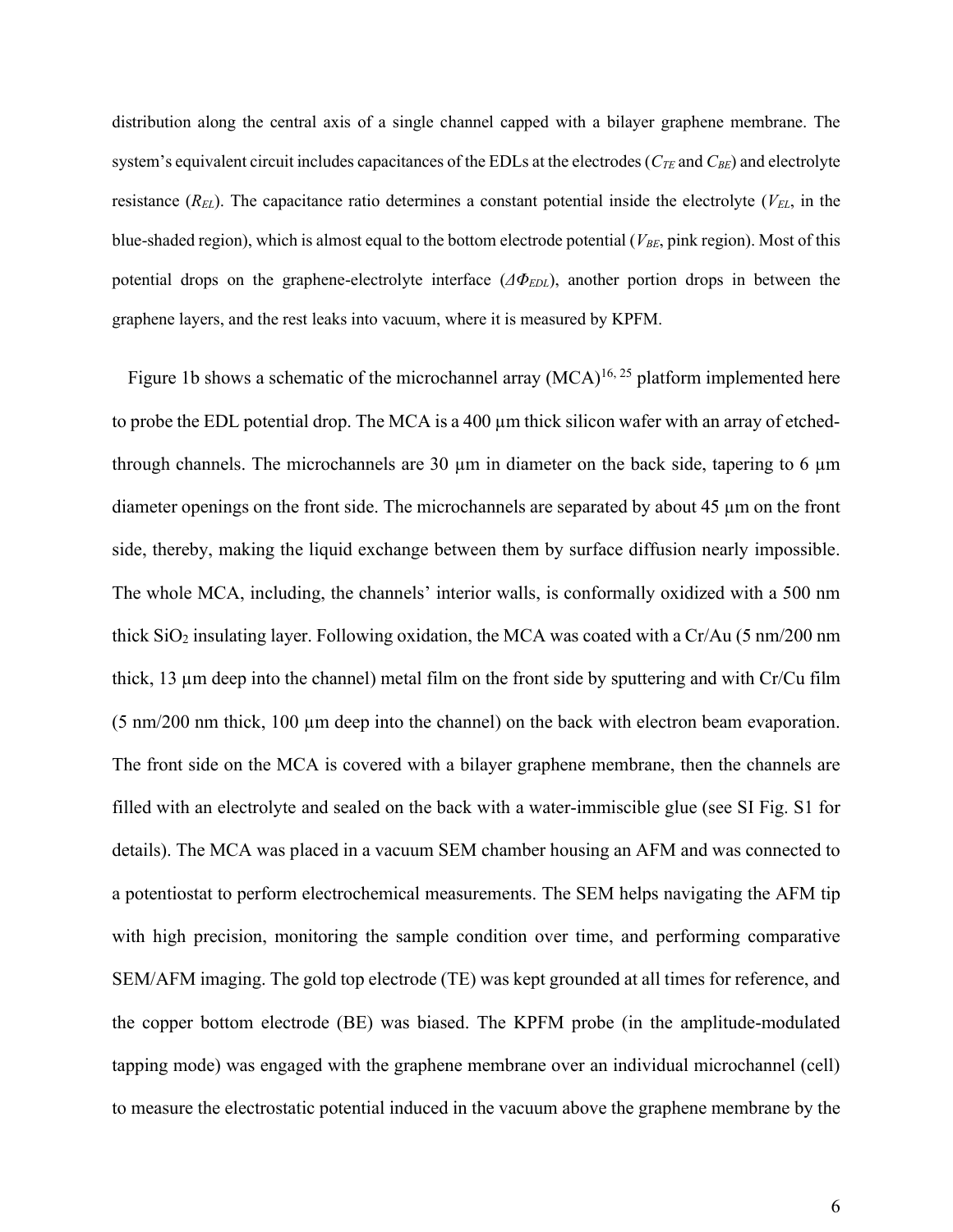EDL charges (Fig. 1a). The vacuum environment (residual pressure  $\approx 1 \times 10^{-4}$  Pa) ensures the cleanliness of the membrane and probe, as well as the absence of condensed water layers on them, which could additionally screen the electrolyte potential. Thus, the graphene membrane, due to its unique tensile strength and high electronic conductivity, acts as both an ultimately-thin, but robust, physical barrier between the electrolyte and AFM tip, as well as an active electrode.



**Figure 2.** Probing the EDL potential drop: a) *ΔCPD* as a function of voltage applied to the BE for an empty cell, and cells filled with deionized water, 0.1 mol/L CuSO<sub>4</sub> and MgSO<sub>4</sub> aqueous solutions. Cells were capped with bilayer graphene membranes. Points represent the average values measured over a 1  $\mu$ m  $\times$  12 µm region encompassing cell and frame (see Fig. S3 and S4, SI). The error bars represent the standard deviation of the measurements across the pixels of the area used for averaging. Dashed arrows show the voltage sweep direction. b) Experimental data for CuSO<sup>4</sup> and MgSO<sup>4</sup> solutions from panel a) overlaid with curves calculated with a finite-elements model.

For a grounded conductive sample, KPFM measures the contact potential difference (CPD) – difference in the electronic work functions (*φ*) of the AFM tip and the point on the sample under the tip normalized to the elementary charge (*e*):  $CPD = \frac{\varphi_{tip} - \varphi_{sample}}{2}$  $\frac{\textit{p<sub>sample}}{\textit{e}}</sub>$ .<sup>55</sup> Imaging the electrolytefilled cells with the amplitude-modulated KPFM revealed that although the graphene-covered gold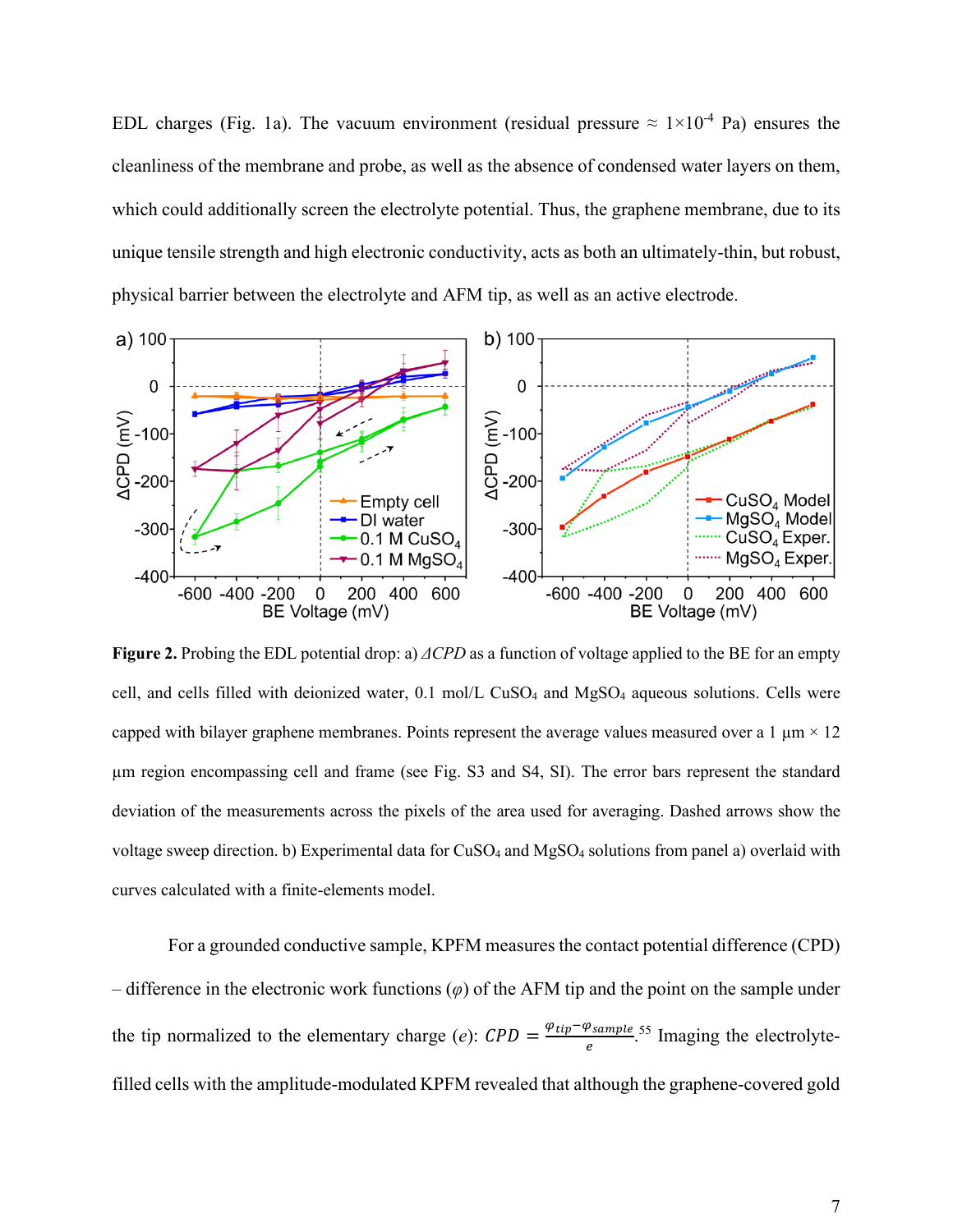was grounded, the measured CPD was generally different on the cell (graphene over electrolyte) than on the neighboring MCA frame (graphene over gold). Moreover, while the CPD of the graphene-covered gold stayed nearly constant (with only some drift over time), the CPD over the electrolyte-filled cells follows the voltage applied to the BE (see SI, Fig. S3 and S4). To eliminate the effect of CPD drift (due to adsorbate-induced slow changes in the tip coating's work function), we consider the change in the cell's CPD relative to the CPD of the MCA frame: Δ*CPD* = *CPDcell*  $-$  *CPD*<sub>frame</sub>=−( $φ_{cell} - φ_{frame}$ )/e. Here the subtraction was performed for each line of a KPFM image, as the AFM tip scanned from a cell region to frame and back (for details, see SI, Fig. S3). Note, that *ΔCPD* is independent of the state of the tip. Spatially-averaged *ΔCPDs* measured on several samples including an empty cell, cells filled with deionized water, and 0.1 mol/L solutions of CuSO<sub>4</sub> and MgSO<sub>4</sub> (with 0.01 mol/L H<sub>2</sub>SO<sub>4</sub>) are plotted in Figure 2a as a function of the BE voltage. Voltage was swept in steps of 0.2 V from 0 V to +0.6 V then to -0.6 V and back to 0 V. For the empty cell, *ΔCPD* is independent of the BE voltage, confirming that the KPFM signal is not affected by the application of a voltage bias to the BE in the absence of electrolyte. *ΔCPD* of a water-filled cell has a weak linear dependence on the BE bias, with negligible hysteresis. Both copper and magnesium sulfate electrolyte cells displayed a strong dependence of *ΔCPD* on the BE potential, and a significant hysteresis in the negative polarity region (Fig. 2a). Linear dependence of *ΔCPD* on the BE bias, as well as a small hysteresis, were also seen for other concentrations (e.g. Fig. S10 in SI shows data for 1 mol/L CuSO4). We have also observed similar results with SEM, where biasing of the BE led to reversible changes in the secondary electron yield over the channel due to changes in the EDL potential drop.

Given that the bilayer graphene that capped the microchannels in these experiments has a low density of electronic states and cannot fully screen the electric charges underneath its surface, we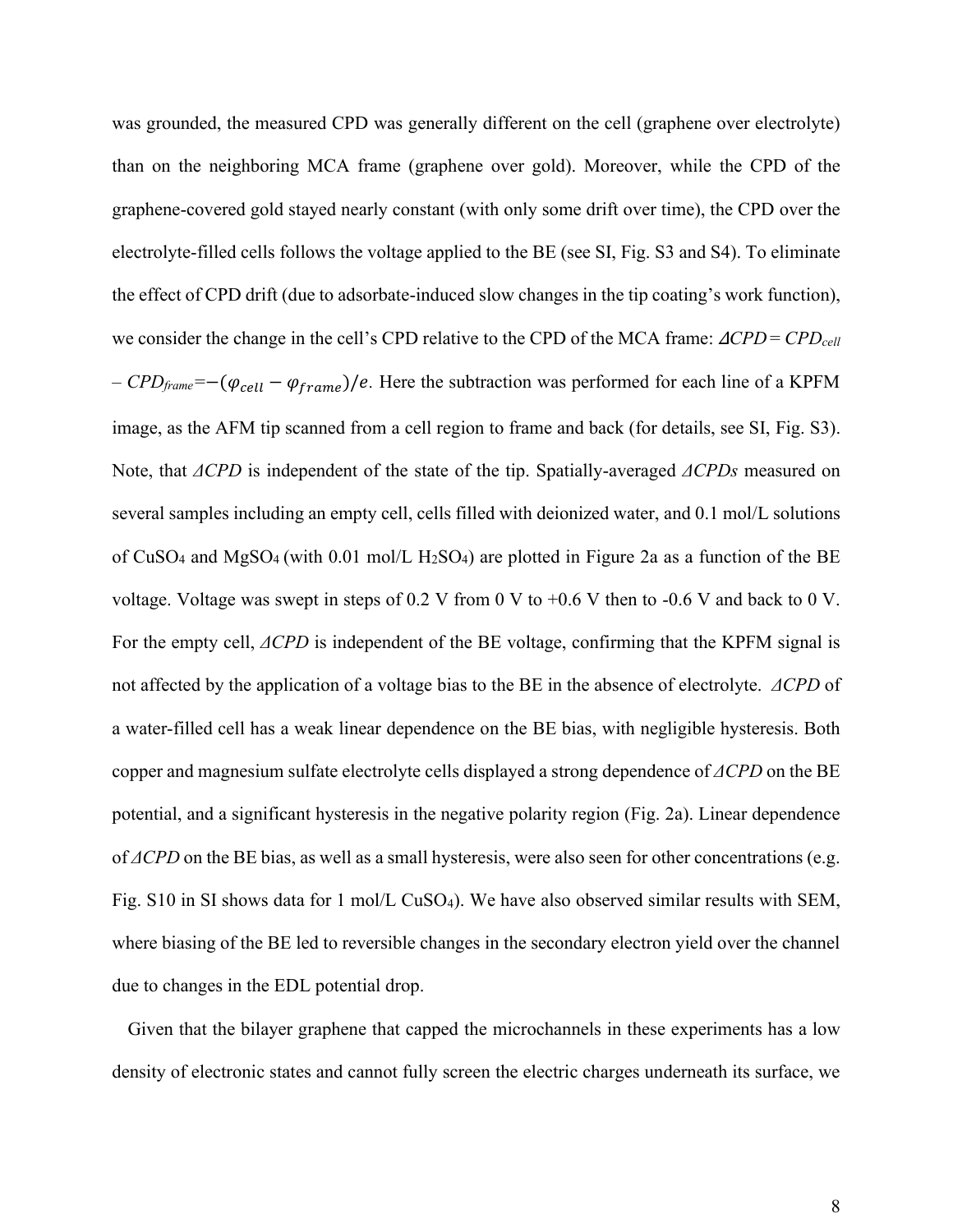interpret the data of Figure 2a as a partially screened electrolyte potential measured by KPFM. To elucidate the curves in Figure 2a, first, it should be noted that the electrode coatings extend into the MCA channels. For an empty cell as well as for strongly diluted electrolytes (DI water), the potential distribution inside the channel is determined by the electrode potentials and the floating potential of the conducting Si substrate (separated from the electrode films and electrolyte by a 500 nm thick insulating layer of  $SiO<sub>2</sub>$ ). In this case, the potential at the top of the channels is close to zero, being dominated by the grounded gold electrode film. However, in the case of a high salt concentration with a short Debye length in the electrolyte (solutions of  $CuSO<sub>4</sub>$  and  $MgSO<sub>4</sub>$ ), the potential is uniform across the entire electrolyte volume (except in the EDLs at its boundaries) and is determined by the EDL capacitances at the top and bottom electrodes (Fig. 1c). The capacitance ratio is equal to the ratio of the metallized areas of the electrodes in contact with the electrolyte:  $100 \ \mu m \times 30 \ \mu m$  $\frac{30 \mu m \times 30 \mu m}{13 \mu m \times 6 \mu m} \approx 40$  for the MCA electrode geometry. Hence, the electrolyte potential (*V<sub>EL</sub>*) is approximately equal to the potential of the larger, bottom, electrode because of a significantly larger EDL capacitance at the BE:  $V_{EL} = \frac{V_{BE}}{1 + C_T}$  $1+\frac{C_{TE}}{C}$  $c_{BE}$  $\approx 0.98V_{BE}$ , where  $V_{BE}$  is the BE voltage, and *C<sub>i</sub>* are the EDL capacitances of the electrodes. The graphene membrane between vacuum and electrolyte partially screens the electrolyte potential with a potential drop across the graphene-

by the AFM probe (Fig. 1c).

It is noteworthy that in Figure 2a, the *ΔCPD* at zero applied bias is nonzero for all curves. The horizontal line of the empty cell is offset from zero to *ΔCPD* ≈ -22 mV. The *ΔCPD* value of the water-filled cell when the BE is grounded is about the same, whereas it is ca. -50 mV for the MgSO<sup>4</sup> and -150 mV for CuSO<sup>4</sup> solutions. We attribute these offsets to combined effects of graphene doping by contaminants during graphene growth, device fabrication as well as by the

electrolyte EDL. The unscreened portion of the potential leaks into vacuum there to be measured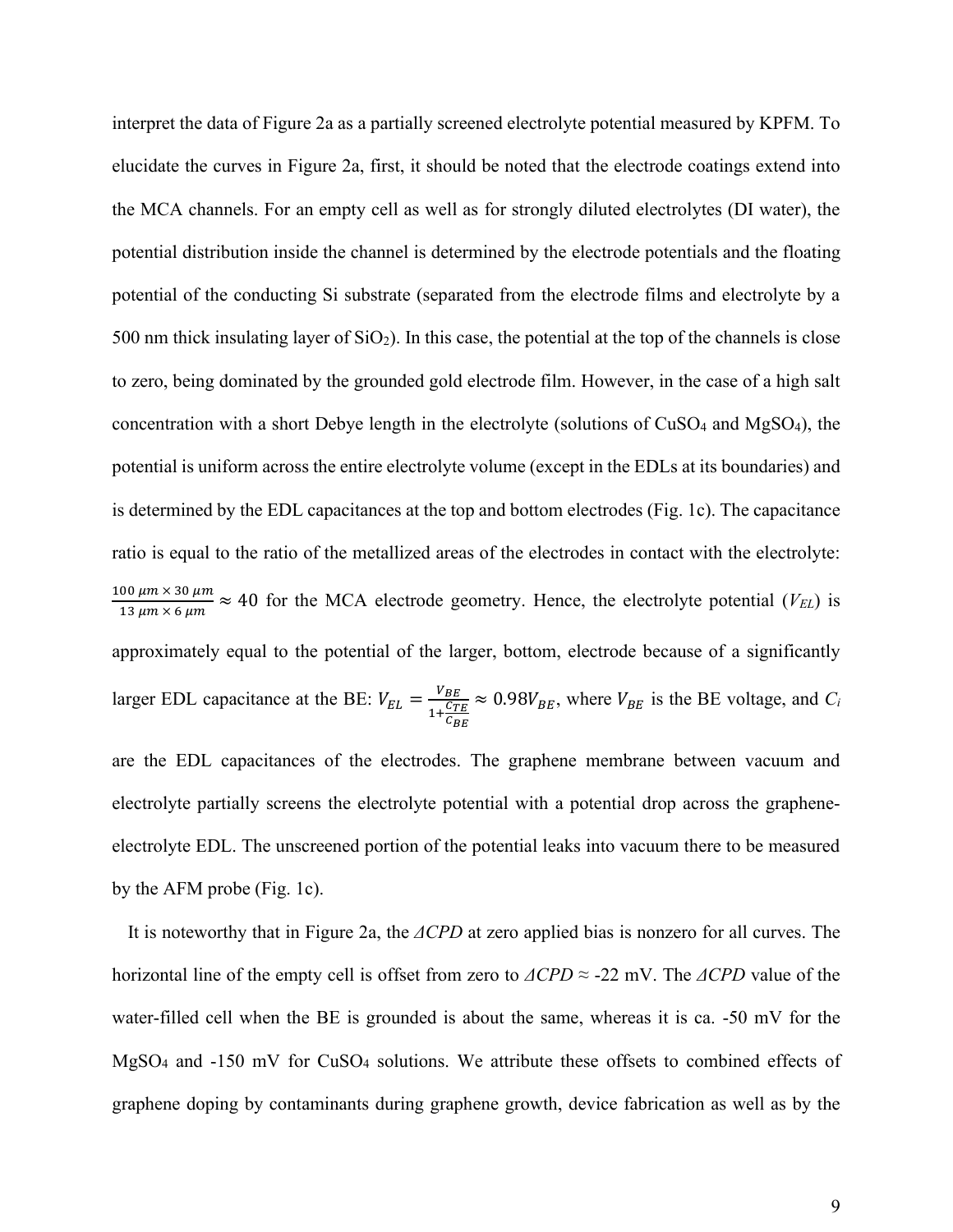species in the electrolyte solution. Surface doping of graphene with various chemical agents is known to significantly alter the electronic properties of this material.<sup>56</sup> For instance, the reduction of gold from aqueous solution on the graphene surface proceeds via electron transfer from graphene to gold (with the formation of a weak Au-Gr chemisorption bond) and dopes the former to become *p*-type:<sup>56</sup> AuCl<sub>4</sub> + Gr + 3e<sup>−</sup> → Au – Gr + 4Cl<sup>−</sup>. Similar doping may take place due to copper reduction in CuSO<sub>4</sub> solution, especially under electron beam irradiation:  $Cu^{2+} + Gr +$ 2e<sup>−</sup> → Cu − Gr. Magnesium ions cannot be reduced in aqueous solutions to metal and are not expected to dope graphene by this mechanism. Indeed, the measured *ΔCPD* shift for MgSO<sup>4</sup> electrolyte in Figure 2a is 3 times smaller than for CuSO4. However, doping by adsorbates other than metallic nanoparticles could take place, e.g. by products of hydrolysis:  $Mg_2(OH)_2SO_4$ ,  $Mg(OH)_2$ , or various products of electrolyte radiolysis and electrolysis, such as  $SO_2$ , sulfides, and mercapto-compounds.57, 58

Overall, the measured local *ΔCPD* at zero bias is the potential of the top graphene layer determined by two factors: induced charges in the graphene-electrolyte EDL and the shift of the Fermi level with respect to its position over the MCA frame due to alteration in the doping (see Fig. 3f schematic). Solely due to a change in the doping level the corresponding component of  $\Delta CPD$  is equal to the built-in potential,  $\psi_{bi}$ , of the *p*-n-like junction formed in the graphene along the channel-frame boundary due to the difference in the doping levels in the cell and frame parts of the graphene<sup>59</sup> (see Fig. S5, SI, for details). This *ΔCPD* is measured in the case of an empty cell (the graphene on the MCA frame can be doped by the gold underneath it).<sup>60</sup> When the electrolyte is present under graphene, the built-in potential leads to accumulation of ionic charge on the interface and some screening charge in the graphene. Additionally, accumulation of ionic charge due to adsorption and chemical interactions between the electrolyte species and graphene is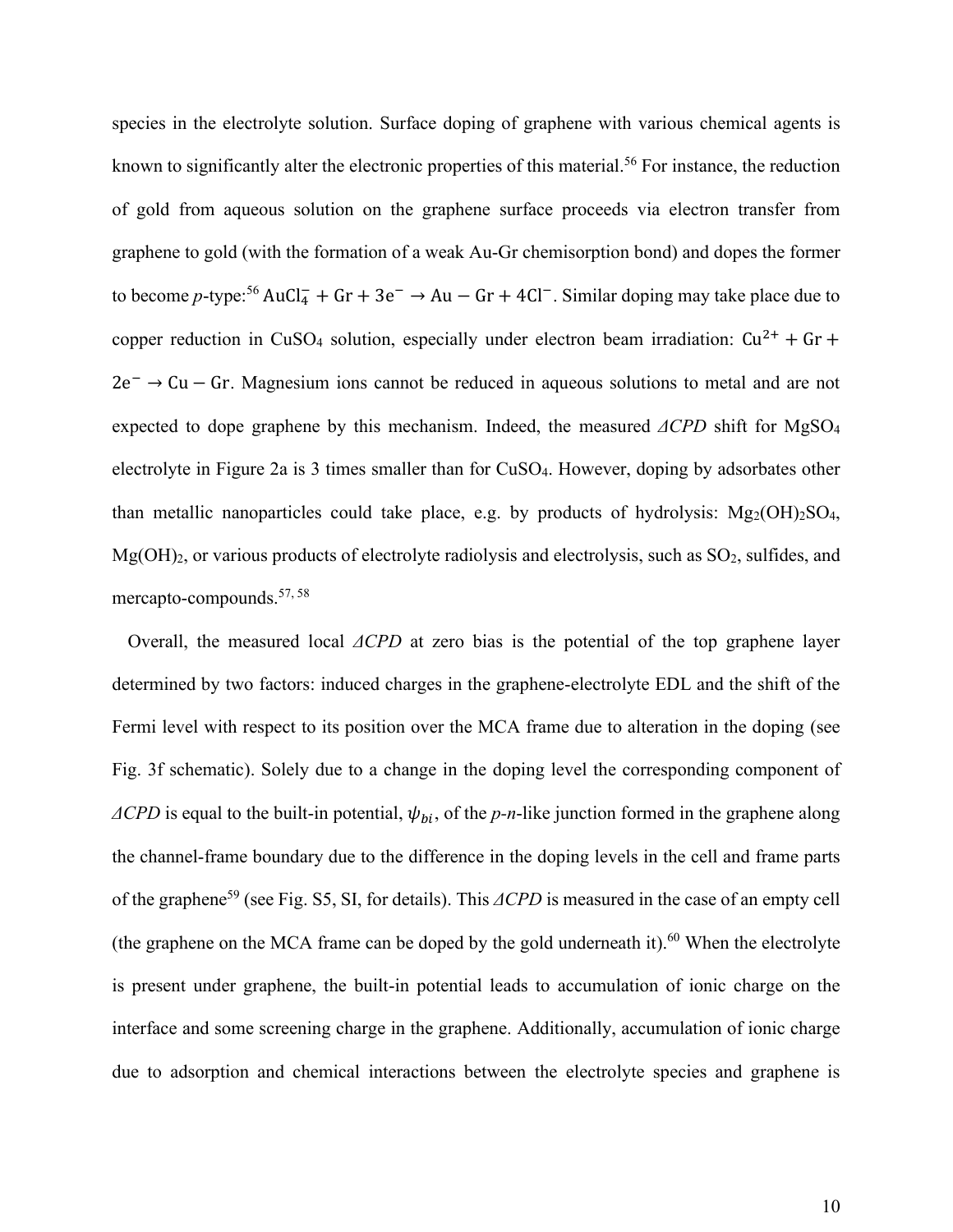possible. Therefore, an EDL will form at the electrolyte-graphene interface even at zero BE bias voltage, and the graphene layer over the cell will carry a non-zero electronic charge. Then, the  $\Delta CPD$  is a combination of  $\psi_{bi}$  and the electrostatic potential due to the induced electric charges in the EDL. Upon application of a voltage bias to the BE, the detected potential changes by the value of the unshielded portion of the electrolyte potential. The hysteresis seen in the CuSO<sub>4</sub> and MgSO<sub>4</sub> curves of Figure 2a in the cathodic (anodic for the BE) regime may be due to varying the doping level presumably by electrolytic graphene oxidation.

To quantify the observed response of the MCA-graphene system to the application of a voltage bias to the BE and to relate the response to the EDL potential drop, we used finite element (FE) modeling. The FE model simulates distributions of the electric potential and ionic concentrations in the MCA-graphene system for different electrolyte strengths and potentials at the BE and relies on the Gouy-Chapman model of the EDL. For a description of the charge screening by the twolayer graphene in the direction normal to the graphene layers, we adapted the model developed by Kuroda et al.<sup>61</sup> with a doping-dependent position of the Fermi level in the graphene layers with respect to the graphene Dirac point. The model assumes an idealized situation, when the graphene layers are uncoupled, and the linear electron dispersion at the Dirac point of the layers is preserved. A schematic of the FE model layout is displayed in Figure 3a, b and f. In the FE model, graphene layers are represented by two boundaries of two similar dielectric domains stacked one on top of the other. The boundaries are separated by 0.34 nm, the interlayer distance of the multilayer graphene. The inner graphene layer is separated from the electrolyte and the MCA frame by half of this distance, i.e., 0.17 nm. To account for the built-in potential due to doping, the surface charge density and the band-filling energy of graphene layers are calculated as functions of the difference of the electric, *V*, and built-in,  $\psi_{bi}$ , potentials  $(V - \psi_{bi})$  along the boundaries representing the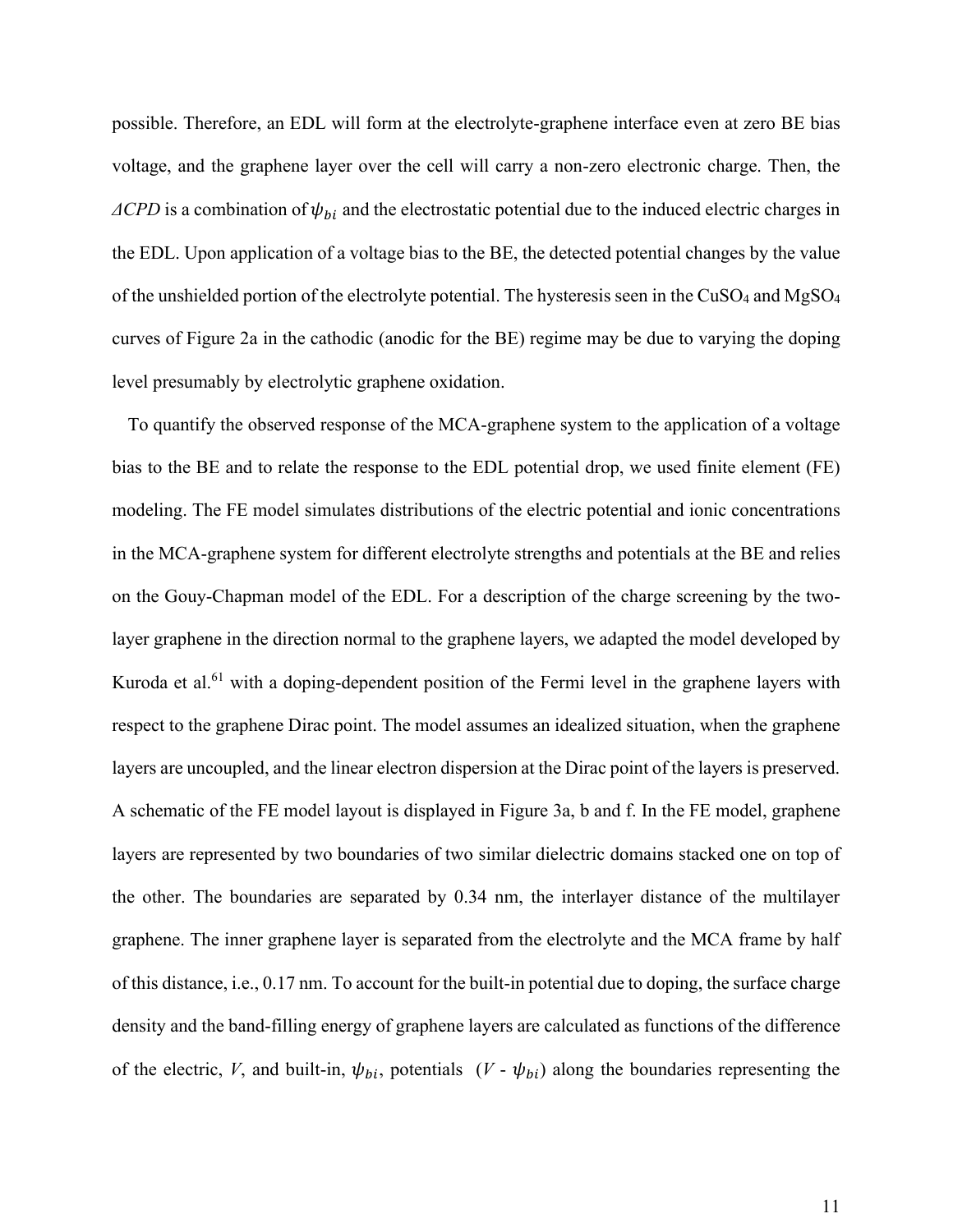graphene layers over the cell channel, which yields zero charge at  $V = \psi_{bi}$ . Figure 3c shows a simulated potential distribution map near the cell top for a channel filled with a 0.1 mol/L electrolyte solution. The map clearly reveals the unscreened potential in vacuum just above the graphene over the cell. More details on the FE model structure, verification, and examples of the calculated potential distributions can be found in the SI.



**Figure 3.** FE modeling of the potential distribution in the channels: a) schematic of the cross-sectional channel geometry with the boundary conditions for the BE and Si matrix, b) a zoomed-in part of a) near the graphene-electrolyte-gold interface showing the boundary condition for the gold electrode, c) simulated distribution map of the electric potential *V* in the channel and above the graphene for  $V_{BE}$  = +0.6 V. d) and e) potential distribution curves as a function of vertical distance (depth), z, for different  $V_{BE}$  for CuSO<sub>4</sub> and MgSO<sup>4</sup> solutions, respectively. Both graphene layers are shown. The blue-shaded rectangle indicates space filled with the electrolyte. f) Cross-sectional schematic of an electrolyte-filled microchannel near the goldcoated wall. Two graphene layers are shown with their Dirac cones for spatial locations over gold and over electrolyte for the case of MgSO<sup>4</sup> 0.1 mol/L solution and grounded BE. The blue and red shadings within the cones illustrate the negative and positive electronic charge accumulated on the graphene layers and the corresponding amount of the band shift. The single-ended black arrows indicate the direction of the band shift under the potential difference  $(V - \psi_{bi})$  that leads to graphene charging at the corresponding graphene part. The shift for the bottom layer over the electrolyte can be represented as proceeding in two steps: first,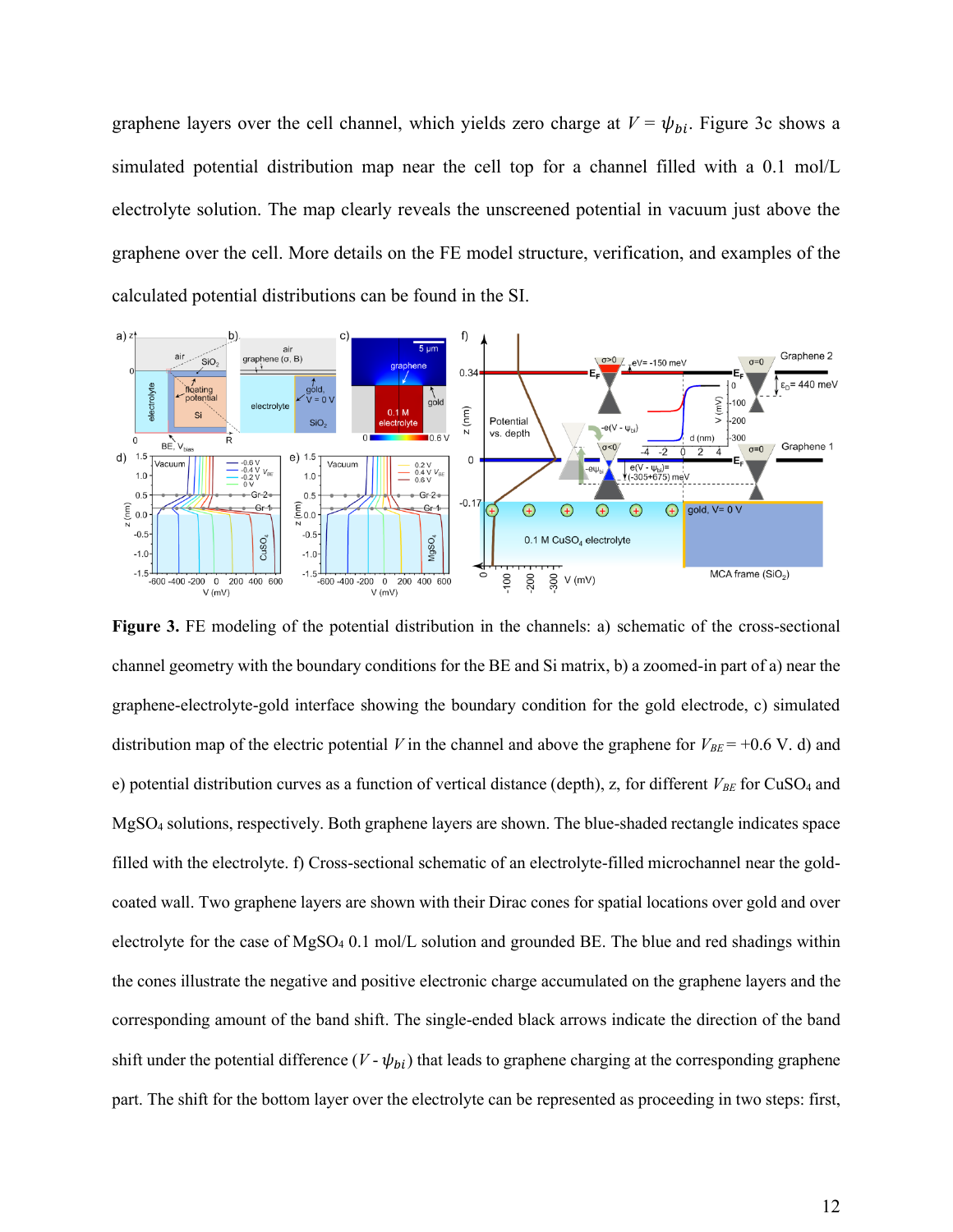the Dirac cones shifts upward relative to the cones of graphene-over-gold by the built-in potential  $\psi_{bi}$ =-675 mV (grayed-out cones on the left) due to doping by the electrolyte, and then downward by the amount  $-e(V - \psi_{bi}) = -370$  meV (cones on the right with blue shading) due to the external ionic and electronic charge redistribution in response to the doping-induced potential. These two steps are indicated with wide green arrows. The brown curve depicts the electric potential, *V,* vs. depth, *z,* dependence. The inset displays lateral potential *V* distributions in both of the graphene layers in the vicinity of the channel wall.

To determine the EDL potential drop in the case of bilayer graphene membrane, the FE model allows the estimation of the graphene doping levels, both fabrication-related and due to the contact with an electrolyte. For that,  $\varepsilon_D$ , the Fermi level shift from the Dirac point due to the fabricationrelated chemical doping, and  $\psi_{bi}$  are treated as adjustable variables to closely reproduce the experimental *ΔCPD* vs. BE bias curves. In the general case, their values should be considered different for the two graphene layers in the bilayer graphene. However, no significant difference in the fabrication-related doping is expected for the bottom and top layers of the graphene membrane, and we have neglected this difference. Furthermore, we assume that only the inner graphene layer in contact with the electrolyte undergoes doping by electrolyte species, and  $\psi_{bi}$  = 0 for the outer layer. In this case  $\triangle CPD$  at zero applied bias is mainly controlled by  $\psi_{bi}$  of the inner layer. The slope of the *ΔCPD* vs. bias curve reflects the strength of the screening by the graphene membrane of the electrolyte potential: the larger the slope, the weaker the screening. A larger slope indicates a smaller density of the states at the graphene Fermi layer and, hence, a smaller net doping (i.e. net doping for DI water is larger than for sulfate electrolytes, since the latter induce *doping compensation* – see next paragraph). These considerations provide guidelines for the direction and value of  $\varepsilon_D$  and  $\psi_{bi}$  adjustments.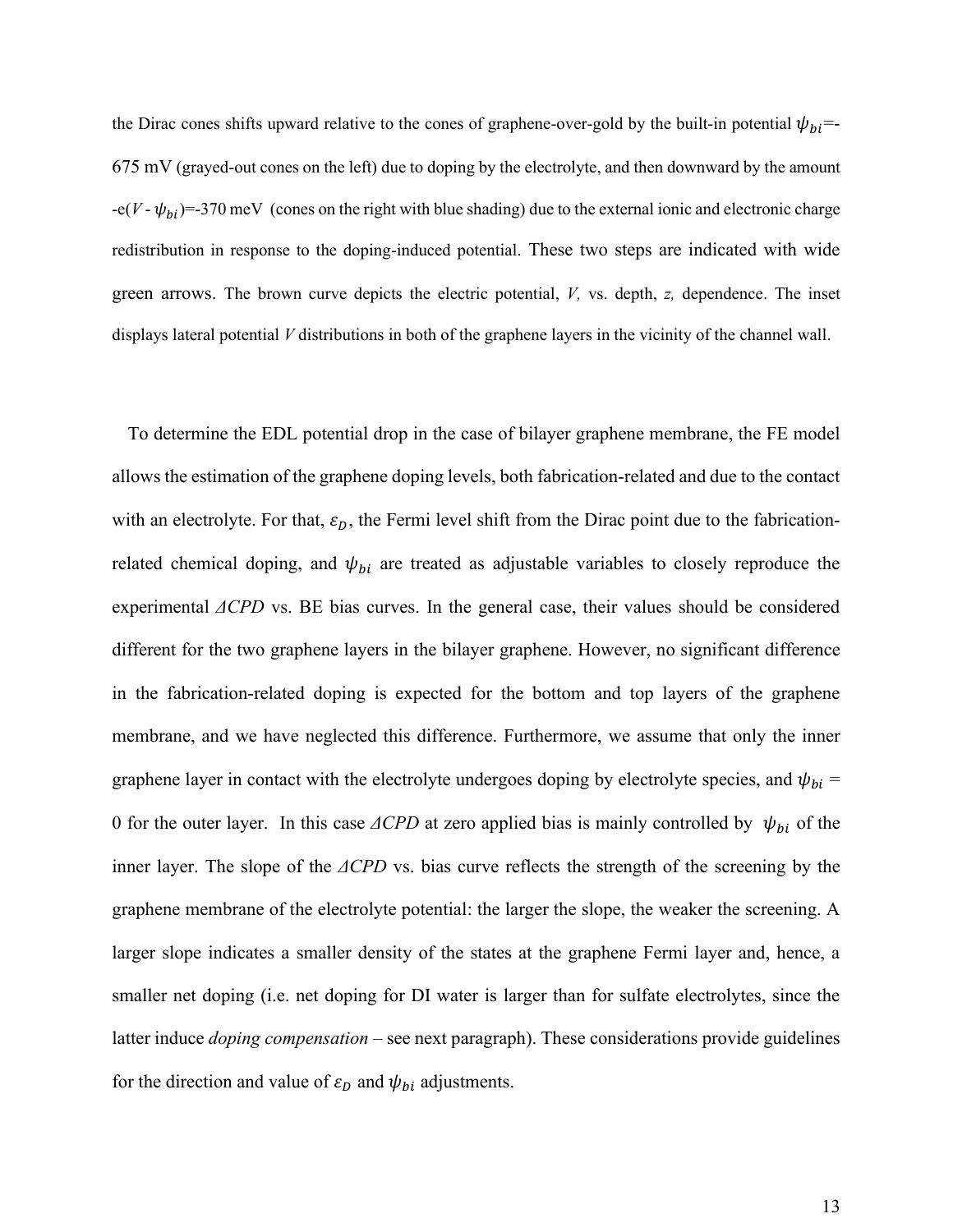Figure 2b shows both the experimental data and simulated curves of the *ΔCPD* vs. bias dependence for 0.1 M CuSO<sup>4</sup> and MgSO<sup>4</sup> solutions. The calculated curves reproduce well the experimental data for the positive bias branch of the data. It is noteworthy that the data for  $CuSO<sub>4</sub>$ and MgSO<sub>4</sub> were both fit with the same value of  $\varepsilon_D = 440$  meV, corresponding to *n*-doping at a level of  $1.4 \times 10^{13}$  cm<sup>-2</sup> (consistent with doping in our previous report<sup>62</sup>). With a *p*-doping, the anodic behavior of the experimental curves could not be reproduced; a noticeable positive curvature of the plot lines would be expected in this case due to approach of the Dirac point by the Fermi level upon application of the positive BE bias, while the experimental data instead indicate a negative curvature of the cathodic branch. The calculated  $\psi_{bi} = -675$  meV for CuSO<sub>4</sub> and -240 meV for MgSO<sub>4</sub>, which yields, respectively,  $4.1 \times 10^{12}$  cm<sup>-2</sup> p-type net doping and  $2.9 \times 10^{12}$  cm<sup>-2</sup> ntype net doping for the inner graphene layer in contact with electrolytes. Both electrolytes effectively dope graphene *p*-type (doping compensation) with the doping level changes of about  $1.8 \times 10^{13}$  cm<sup>-2</sup> for CuSO<sub>4</sub> and  $1.1 \times 10^{13}$  for MgSO<sub>4</sub>. Figure 3f displays a band structure diagram for graphene layers corresponding to the calculated potential distribution at zero BE bias for the MgSO<sup>4</sup> solution. The measured negative *ΔCPD* at zero BE bias can be interpreted as arising due to the built-in potential of the inner graphene layer. This potential is partially screened by the positive charges on the top graphene layer and in the EDL of the electrolyte. Figure 3d, e displays potential profiles in the vicinity of the graphene membrane along the cell channel axis (depth) for BE bias values used in the KPFM experiments. The value of the built-in potential is comparable to the maximal value of the applied BE bias, and its effect on the behavior of the potential across the EDL and graphene is pronounced, which should be accounted for when using the KPFMmeasured potential to determine the EDL potential drop.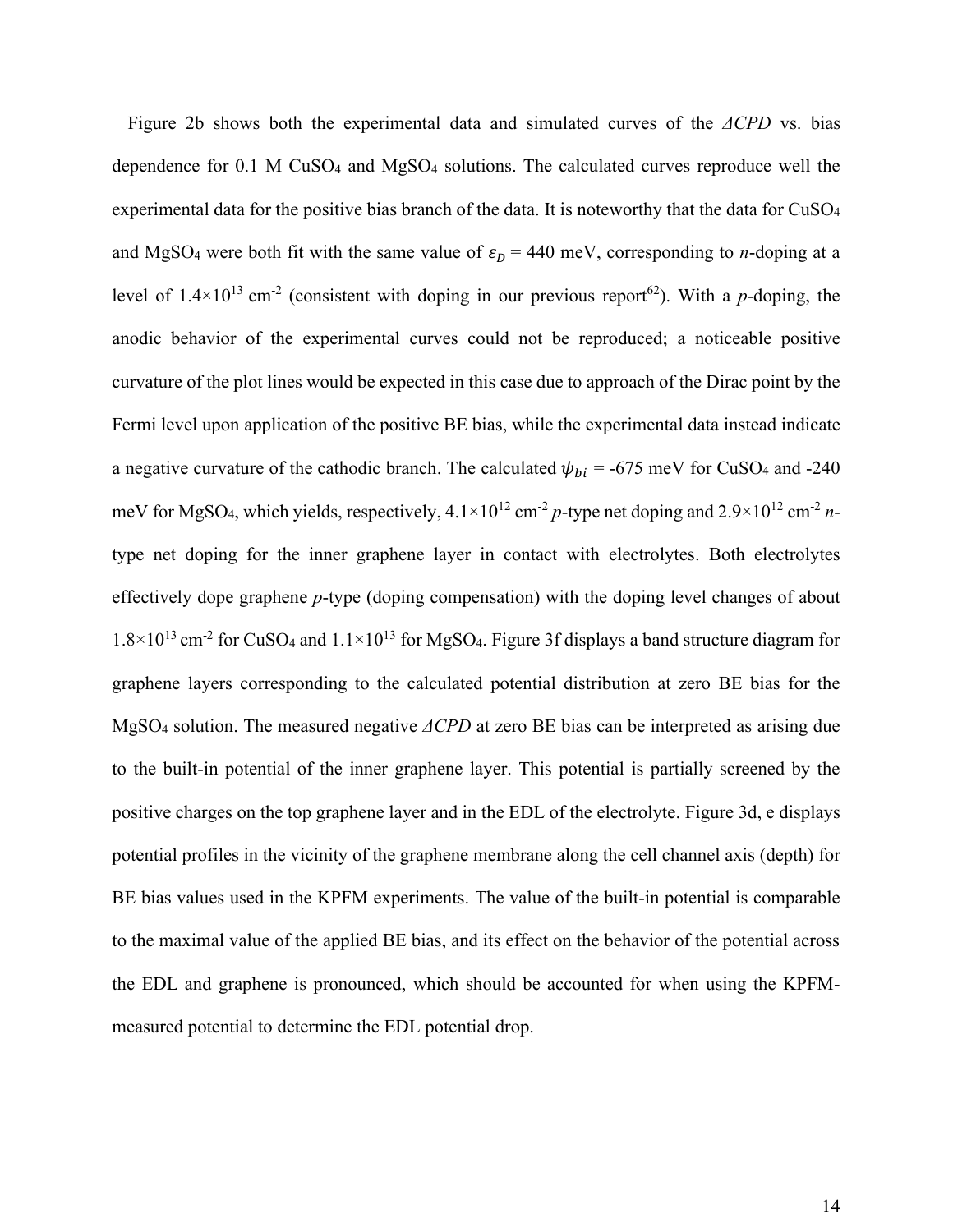

Figure 4. Probing an inhomogeneous system: alumina nanoparticles submerged in 0.1 mol/L CuSO<sub>4</sub> solution and attached to a monolayer graphene membrane. a)-b) SEM images of a single electrolyte-filled cell capped with alumina-decorated graphene (nanoparticles face the electrolyte). Nanoparticles are white bumpy aggregates. c) AFM topographic map of the same cell show no particles on the surface of graphene facing the vacuum half-space. d) Corresponding KPFM CPD map display a significant contrast between the electrolyte and nanoparticles. In addition, a graphene line defect, barely visible in SEM and topographic images can be seen crossing the lower part of these images. Topographic and CPD maps of panes c)  $\&$  d) were recorded simultaneously. e) CPD map of a region around the arched nanoparticle agglomerate. Graphene-gold top and copper bottom electrodes were grounded. f) Calculated EDL potential drop map of the same cell when a -0.3 V bias was applied to the BE. The shaded area is the MCA frame, circular opening is the cell. Nanoparticles aggregates at the center and on the cell periphery have smaller *ΔΦEDL* than the graphene membrane. Scale bar for panels c), d) and f) is the same.

The proposed method of probing the EDL with KPFM through the graphene membrane could prove most useful for spatially-inhomogeneous systems, such as electrocatalytic or biological ones. The surface of nanoobjects (catalysts or bio-cells) residing on graphene and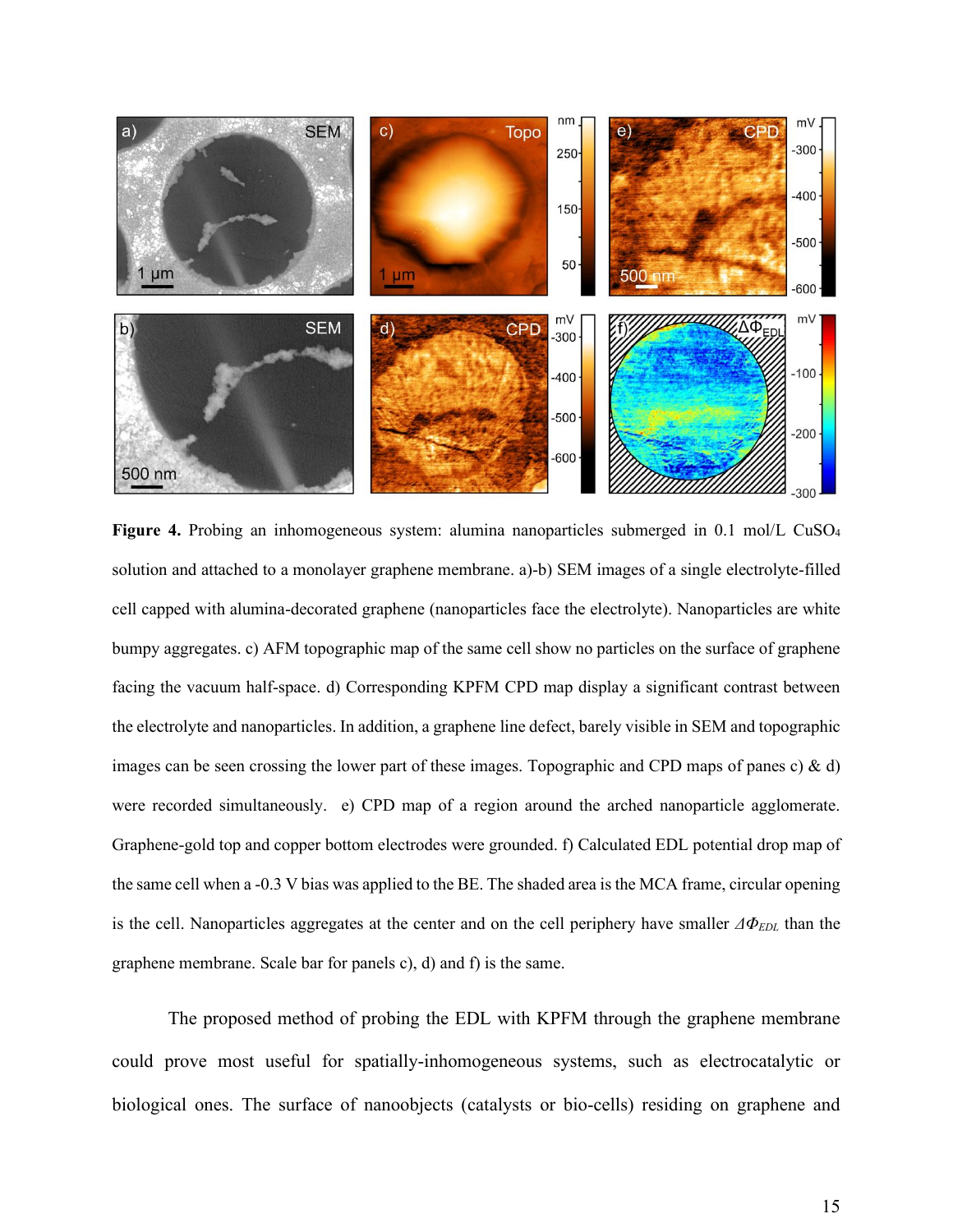submerged in electrolyte localizes redox reactions and could be imaged as a function of an external voltage, which controls which reaction is activated. As a model example of such a system, Figure 4 shows images of a microchannel capped with graphene decorated with alumina nanoparticles. For this experiment, to improve the KPFM contrast, we used a monolayer graphene membrane, which yields a weaker screening compared to the bilayer graphene, and high-lateral-resolution frequency-modulated KPFM (see. SI Fig. S8 for details). With the monolayer graphene, the EDL potential drop at the graphene equals to the difference between the electrolyte potential *VEL* and the potential on the graphene. The implemented FM-KPFM featured a lateral resolution of about 20 nm to 40 nm. Nanoparticles were deposited onto a monolayer graphene membrane before filling the MCA with electrolyte, such that the nano-particle-covered side faced the electrolyte. The graphene surface facing vacuum had no particles on it. The MCA was filled with a 0.1 mol/L CuSO<sup>4</sup> solution. Figures 4a & 4b show SEM images of a microchannel with nanoparticle agglomerates on the periphery and in a large arc at the cell's center. Also visible is a line defect in the graphene (a thin black line crossing the arc on the left). Topographic image of the same cell (Fig. 4c) does not show any evidence of particles or line defects but does reveal the folds and overall shape of the membrane. The CPD maps (Fig. 4d  $\&$  4e), on the other hand, show a rich pattern of nanodefects/wrinkles on the membrane, including the line defect, as well as a highcontrast image of the nanoparticle agglomerates under the graphene surface. Biasing the copper BE at negative polarity increased the contrast between the particles and the graphene membrane and decreased it at positive polarity (see SI, Fig. S9). With the monolayer graphene the EDL potential drop can be calculated as:  $\Delta \Phi_{EDL} = V_{EL} - (CPD_V - CPD_0)$ , where  $CPD_V$  and  $CPD_0$  are the CPD values measured on the cell when the BE is biased and grounded, respectively. Figure 4f shows a calculated *ΔΦEDL* map for the same cell as discussed above, when a -0.3 V bias was applied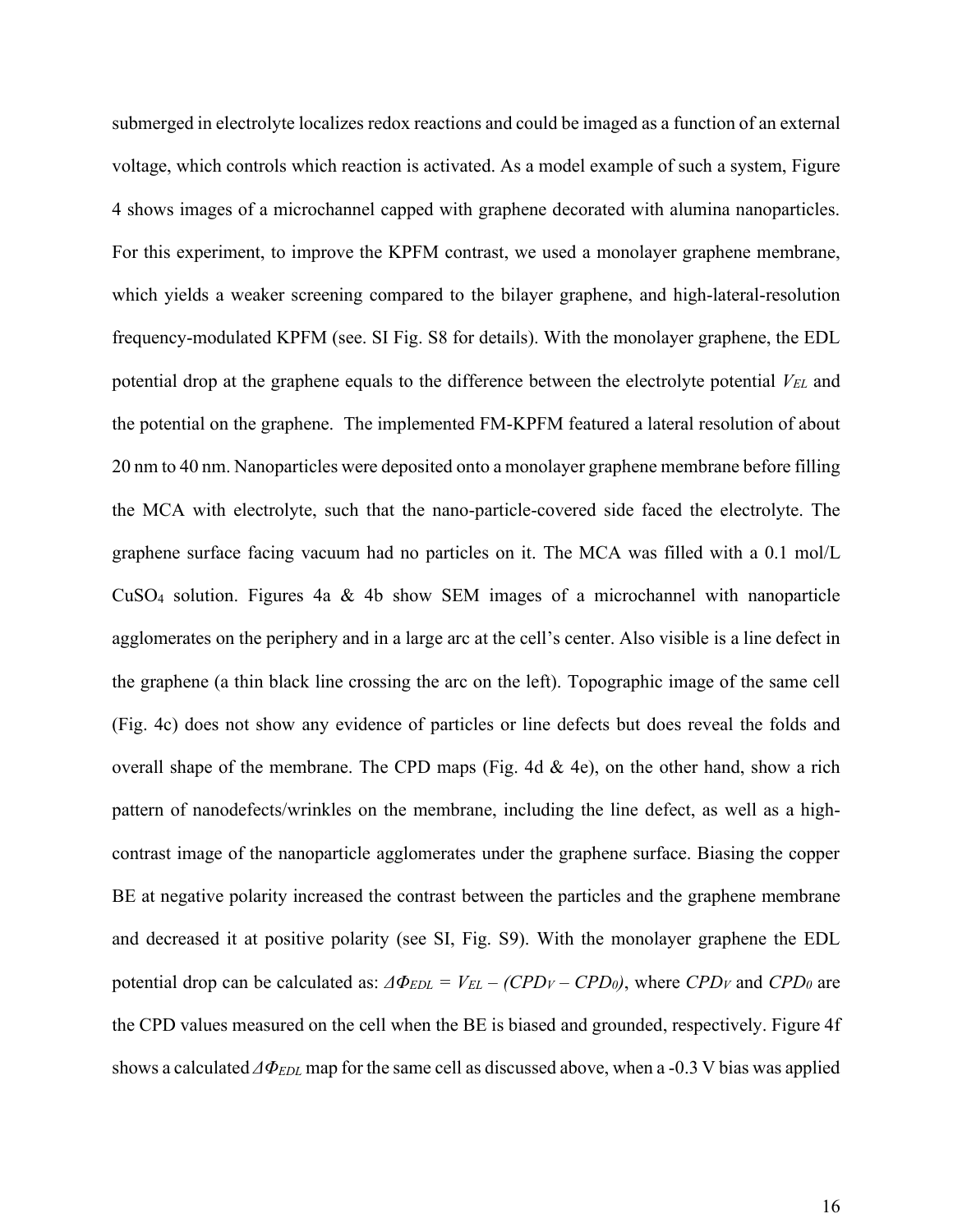to the BE. Larger absolute values of *ΔΦEDL* indicate stronger screening of the electrolyte potential. The *ΔΦEDL* values approach -300 mV on the clean membrane regions, especially, on the line defect, but are much smaller over the nanoparticles aggregates, where hot spots and complex structures are seen. Radial wrinkles visible in the *CPD<sup>0</sup>* map of Figure 4d, are also absent from the *ΔΦEDL* map, indicating that such defect structure is not affecting the measurements.

More precise understanding and quantification of the CPD map contrast between the nanoparticles and electrolyte requires a thorough knowledge of the system's geometry, including the particles size, packing density in the agglomerates, deposit thickness, and presence of electrolyte between the nanoparticles and graphene membrane (see SI). When these parameters are well-controlled, and no gap exist between the object of interest and the 2D membrane, ionic charge adsorbed on the object's surface will create a potential outside the membrane. We note that the use of insulating 2D materials' membranes (e.g. hexagonal boron nitride) for MCA capping, will eliminate membrane-induced screening and allow for direct mapping of unscreened potential (in contrast to *ΔΦEDL*). This potential, recorded by KPFM, can, in principle, be converted into the surface charge density with a high lateral resolution to reveal active adsorption/reaction sites on the nanoparticle. The limitation of the insulating membranes is that they cannot be used as active electrodes. On the other hand, from the results reported here, it is apparent that the use of graphene membranes demands good control over the doping level of graphene for accurate determination of the EDL voltage drops. At the same time, the use of graphene with varying doping levels, and hence, different densities of electronic states at the Fermi level, can provide an additional degree of freedom in the probing of the EDLs through the graphene membranes. And while the use of bilayer graphene requires complex modeling to extract the *ΔΦEDL* values, the case of monolayer graphene is much simpler, allowing direct conversion of the experimental data into *ΔΦEDL* maps.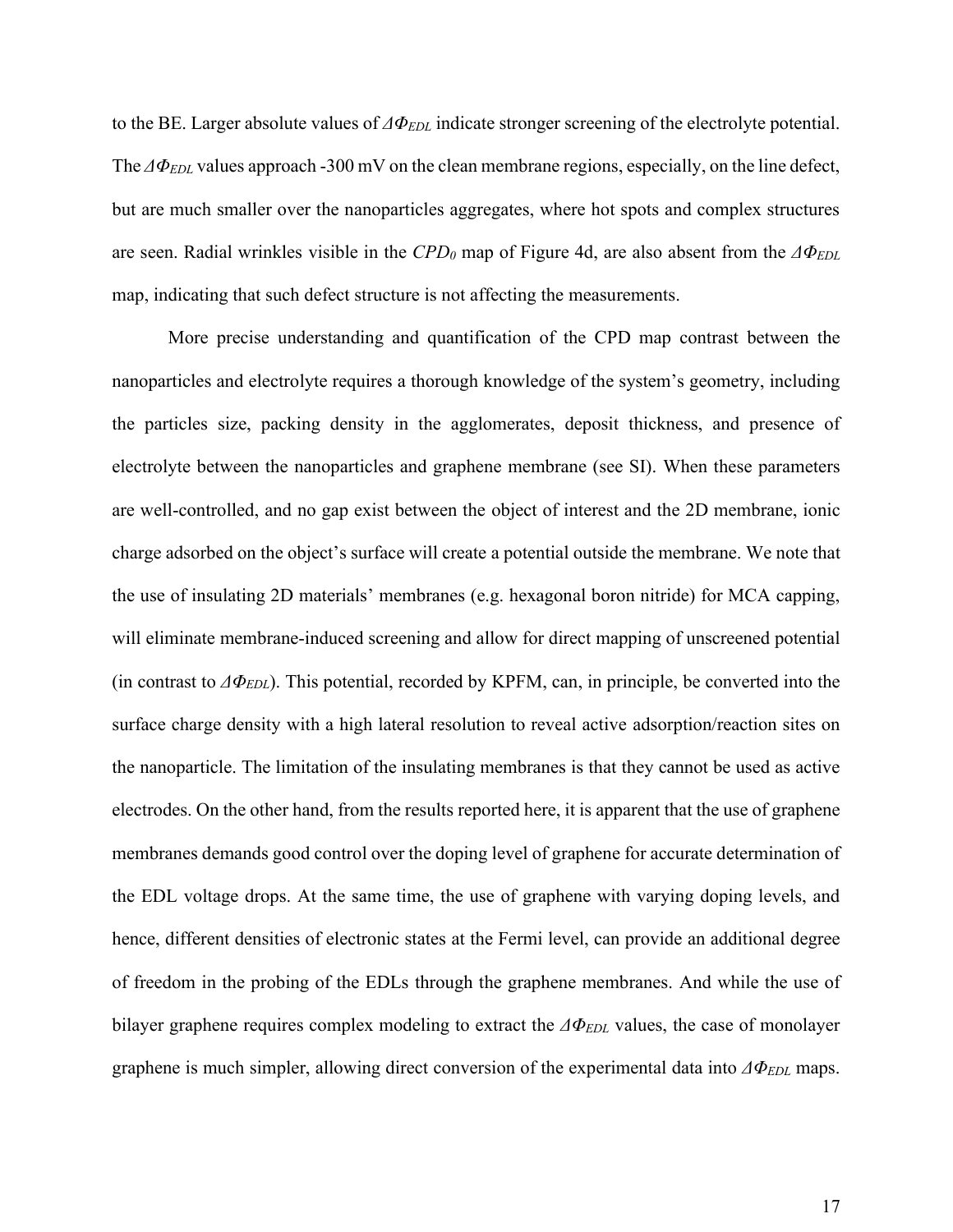Finally, a combination of KPFM and nanospectroscopy could unravel both the potential drop and chemical composition of the EDL with high lateral resolution on nano and microscopic objects.

#### **CONCLUSIONS**

We have demonstrated a method of quantitative measurement of the local EDL potential drop at the graphene-electrolyte interface in decimolar solutions using KPFM. A micro-channel array filled with an electrolyte of choice, capped with a graphene membrane and sealed on the back can be used as a vacuum-compatible electrochemical cell. The robust and electronically-conductive graphene membrane serves as an electrode and an electric-field permeable barrier that separates the AFM tip from the liquid, allowing the EDL potential to be measured. A comparison of a numerical simulation to the experiment reveals that the parameters of the graphene membrane determine the degree of screening and have to be controlled well. We also demonstrate imaging of an inhomogeneous system, where electrolyte-submerged nanoparticles residing beneath the graphene surface can be imaged with KPFM and are responsive to the externally-applied bias. This method could be very useful for probing electrochemical processes on the surface of nano-catalysts and biological cells in equilibrium with liquid environments. We envision in operando measurements of the distribution of active sites within individual nanocatalytic particles and in vivo mapping of the membrane potential of individual bacterial ion channels. This could be possible provided that the nanoobject potential is not disturbed by the 2D encapsulating membrane (as in case of an insulating membrane), and if the gap between the nanoobject and this membrane is less than the screening length of the electrolyte. Combined with nanospectroscopy, and other techniques, the through-membrane KPFM approach can yield both functional and chemical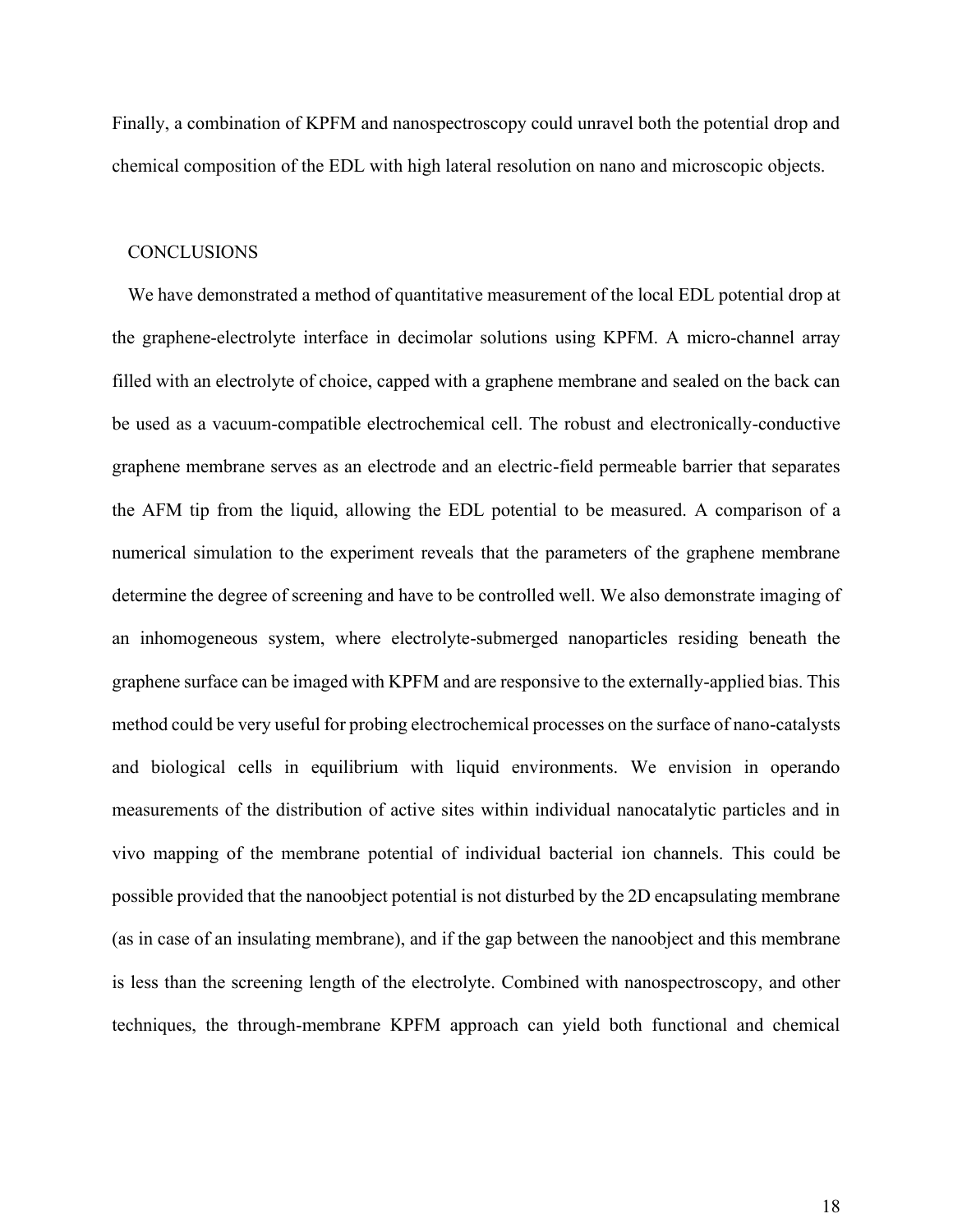information about the surface processes in liquids of high ionic strengths, as well as help refine the EDL structure.

## ASSOCIATED CONTENT

### **Supporting Information**

The Supporting Information is available free of charge on the ACS Publications website at DOI:.

Details on the MCA nanofabrication and characterization, data processing for Figure 2a, FE modeling, inhomogeneous system imaging and 1 mol/L CuSO<sup>4</sup> solution measurements are shown.

#### AUTHOR INFORMATION

#### **Corresponding Author**

\*E-mail: evgheni.strelcov@nist.gov

#### **Author Contributions**

ES conceived the idea, performed the KPFM measurements and analyzed the results. CA and HG prepared the samples. BH fabricated the MCA platform. IV fabricated graphene. AT performed the numerical simulations. AK supervised the project. The manuscript was written through contributions of all authors. All authors have given approval to the final version of the manuscript. ‡These authors contributed equally.

#### ACKNOWLEDGMENT

E.S. and H.G. and acknowledge support under the Cooperative Research Agreement between the University of Maryland and the National Institute of Standards and Technology Center for Nanoscale Science and Technology, Award 70NANB14H209, through the University of Maryland. H. G. acknowledges support under the National Natural Science Foundation of China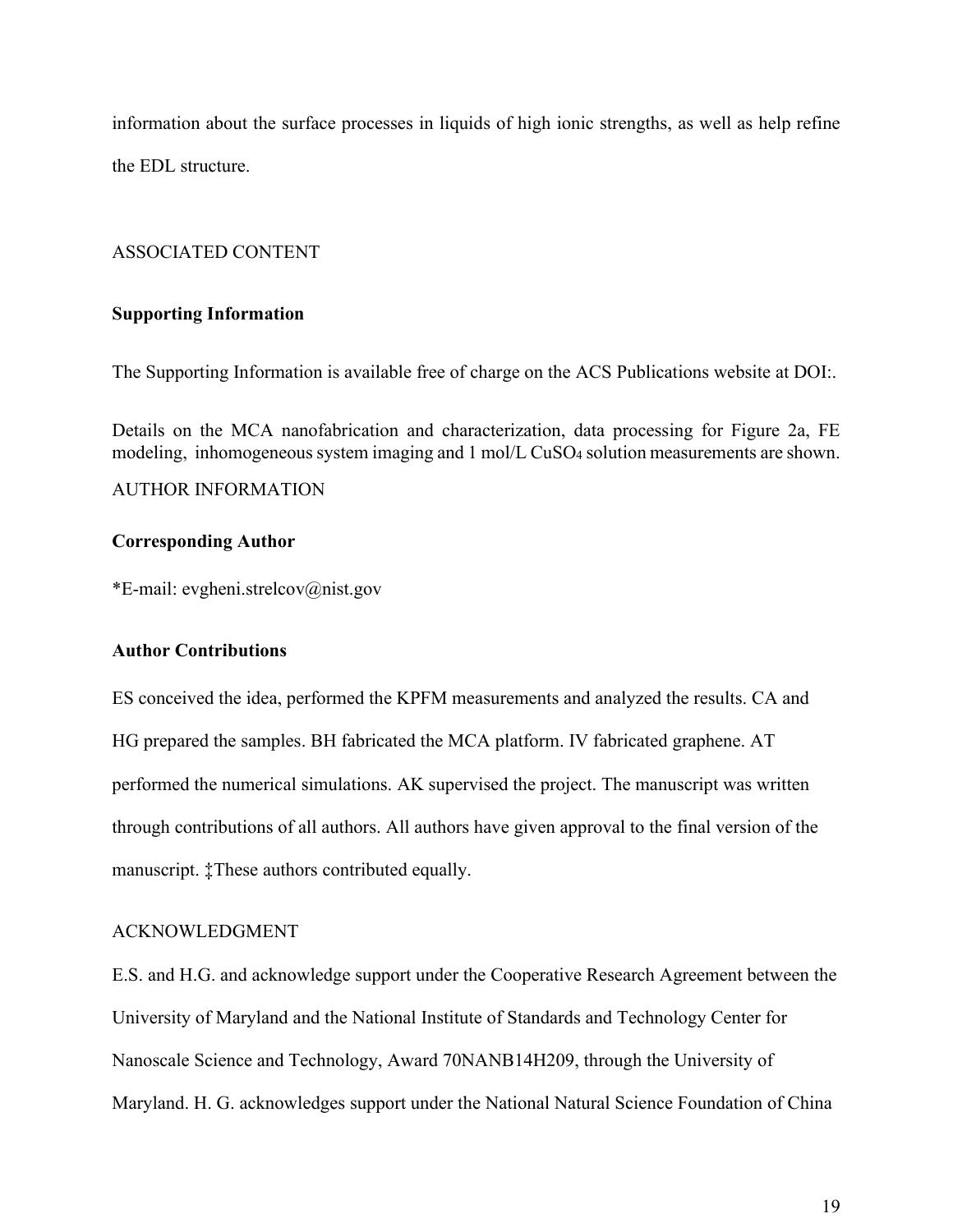(Grants 11874105). A.Y. acknowledges support under the Professional Research Experience

Program (PREP), administered through the Department of Chemistry and Biochemistry UMD. In

part (A.T.), this work was developed within the scope of the project CICECO-Aveiro Institute of

Materials, UIDB/50011/2020 & UIDP/50011/2020, financed by national funds through the

FCT/MEC and when appropriate co-financed by FEDER under the PT2020 Partnership

Agreement. E.S. would like to thank Dr. Jabez McClelland for providing access to the

AFM/SEM instrument, useful discussions and a thorough reading of the manuscript.

#### ABBREVIATIONS

MCA microchannel array; EDL electrical double layer; AFM Atomic force microscopy; KPFM

Kelvin probe force microscopy; SEM Scanning electron microscopy.

## REFERENCES

(1) Bagotsky, V. S., *Fundamentals of Electrochemistry*. John Wiley & Sons, Inc. : Hoboken, New Jersey, 2005.

(2) Yan, J.; Wang, Q.; Wei, T.; Fan, Z. J. Recent Advances in Design and Fabrication of Electrochemical Supercapacitors with High Energy Densities. *Adv. Energy Mater.* **2014,** *4*, 1300816.

(3) Spendelow, J. S.; Wieckowski, A. Electrocatalysis of oxygen reduction and small alcohol oxidation in alkaline media. *PCCP* **2007,** *9*, 2654-2675.

(4) Strain, H. H.; Sullivan, J. C. Analysis by Electromigration plus Chromatography. *Anal. Chem.* **1951,** *23*, 816-823.

(5) Hunter, R. J., *Foundations of Colloid Science*. Oxford University Press: Oxford, 2001.

(6) Yuan, H.; Shimotani, H.; Tsukazaki, A.; Ohtomo, A.; Kawasaki, M.; Iwasa, Y. High-Density Carrier Accumulation in ZnO Field-Effect Transistors Gated by Electric Double Layers of Ionic Liquids. *Adv. Funct. Mater.* **2009,** *19*, 1046-1053.

(7) Fujimoto, T.; Awaga, K. Electric-double-layer field-effect transistors with ionic liquids. *PCCP* **2013,** *15*, 8983-9006.

(8) Helmholtz, H. Studien über electrische Grenzschichten. *Ann. Phys. (Leipzig)* **1879,** *243*, 337- 382.

(9) Gouy, M. G. Sur la constitution de la charge électrique à la surface d'un électrolyte. *J. Phys. Theor. Appl.* **1910,** *9*, 457-468.

(10) Chapman, D. L. A contribution to the theory of electrocapillarity. *Lond. Edinb. Dubl. Phil. Mag.* **1913,** *25*, 475-481.

(11) Stern, O. The Theory of the Electrolytic Double Shift. *Z. Elktrochem. Angew. P.* **1924,** *30*, 508-516.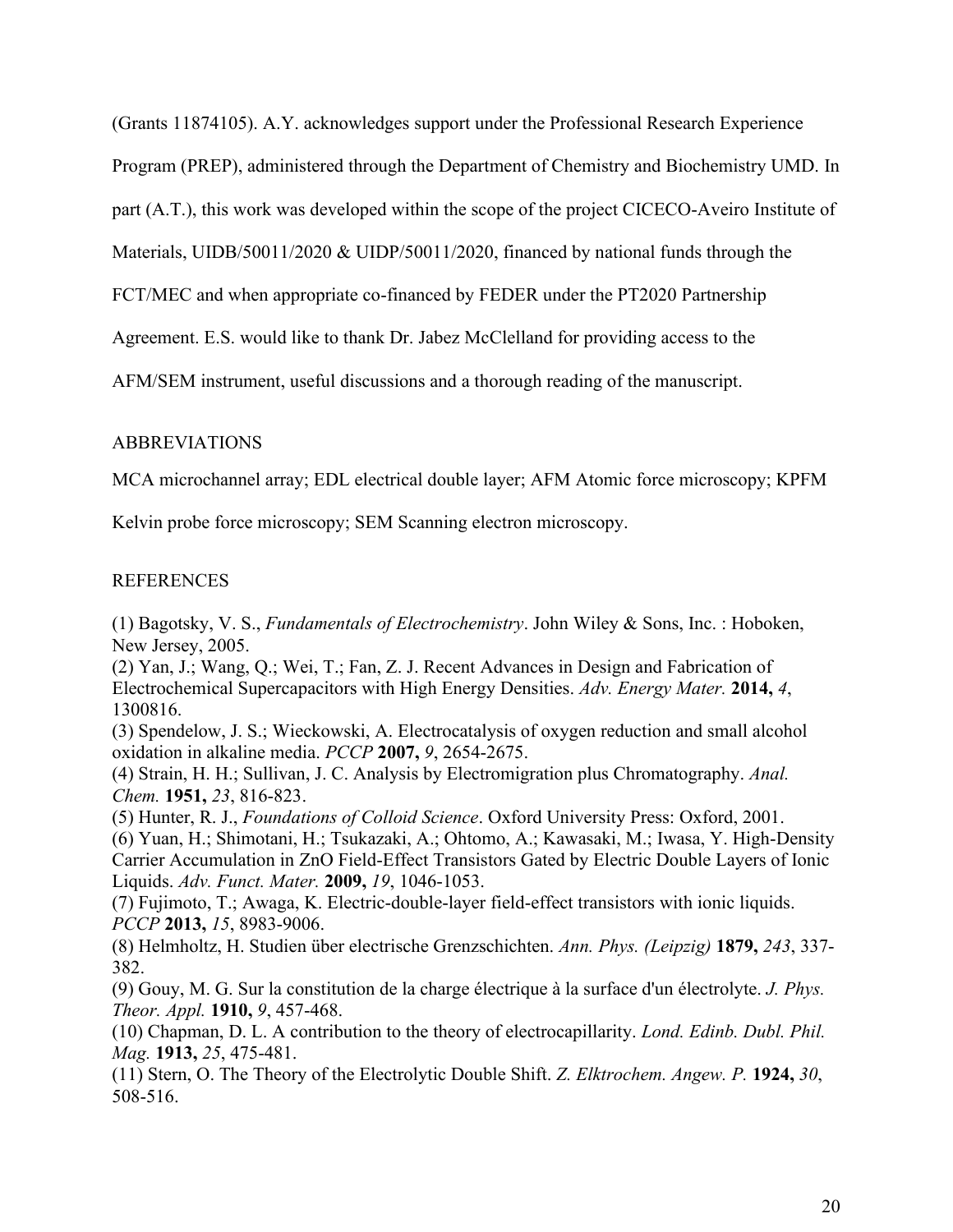(12) Zaera, F. Probing Liquid/Solid Interfaces at the Molecular Level. *Chem. Rev.* **2012,** *112*, 2920-2986.

(13) Kosmulski, M., *Surface Charging and Points of Zero Charge*. CRC Press: Boca Raton, FL, 2009.

(14) Glawdel, T.; Ren, C., Zeta Potential Measurement. In *Encyclopedia of Microfluidics and Nanofluidics*, Li, D., Ed. Springer US: Boston, MA, 2008; pp 2199-2207.

(15) Nam, K.-M.; Chang, B.-Y. Electrochemical Impedance Method to Measure the Potential of the Outer Helmholtz Plane. *J. Electrochem. Soc.* **2014,** *161*, 379-383.

(16) Guo, H.; Strelcov, E.; Yulaev, A.; Wang, J.; Appathurai, N.; Urquhart, S.; Vinson, J.; Sahu, S.; Zwolak, M.; Kolmakov, A. Enabling Photoemission Electron Microscopy in Liquids via Graphene-Capped Microchannel Arrays. *Nano Lett.* **2017,** *17*, 1034-1041.

(17) Siegbahn, H. Electron spectroscopy for chemical analysis of liquids and solutions. *J. Phys. Chem.* **1985,** *89*, 897-909.

(18) Salmeron, M.; Schlögl, R. Ambient pressure photoelectron spectroscopy: A new tool for surface science and nanotechnology. *Surf. Sci. Rep.* **2008,** *63*, 169-199.

(19) Ottosson, N.; Faubel, M.; Bradforth, S. E.; Jungwirth, P.; Winter, B. Photoelectron spectroscopy of liquid water and aqueous solution: Electron effective attenuation lengths and emission-angle anisotropy. *J. Electron. Spectrosc. Relat. Phenom.* **2010,** *177*, 60-70.

(20) Brown, M. A.; Abbas, Z.; Kleibert, A.; Green, R. G.; Goel, A.; May, S.; Squires, T. M. Determination of Surface Potential and Electrical Double-Layer Structure at the Aqueous Electrolyte-Nanoparticle Interface. *Phys. Rev. X* **2016,** *6*, 011007.

(21) Favaro, M.; Jeong, B.; Ross, P. N.; Yano, J.; Hussain, Z.; Liu, Z.; Crumlin, E. J. Unravelling the electrochemical double layer by direct probing of the solid/liquid interface. *Nat. Commun.*  **2016,** *7*, 12695.

(22) Bourg, I. C.; Lee, S. S.; Fenter, P.; Tournassat, C. Stern Layer Structure and Energetics at Mica–Water Interfaces. *J. Phys. Chem. C* **2017,** *121*, 9402-9412.

(23) Kolmakov, A.; Dikin, D. A.; Cote, L. J.; Huang, J.; Abyaneh, M. K.; Amati, M.; Gregoratti, L.; Gunther, S.; Kiskinova, M. Graphene oxide windows for in situ environmental cell photoelectron spectroscopy. *Nat. Nanotechnol.* **2011,** *6*, 651-657.

(24) Nemšák, S.; Strelcov, E.; Duchoň, T.; Guo, H.; Hackl, J.; Yulaev, A.; Vlassiouk, I.; Mueller, D. N.; Schneider, C. M.; Kolmakov, A. Interfacial Electrochemistry in Liquids Probed with Photoemission Electron Microscopy. *J. Am. Chem. Soc.* **2017,** *139*, 18138-18141.

(25) Yulaev, A.; Guo, H.; Strelcov, E.; Chen, L.; Vlassiouk, I.; Kolmakov, A. Graphene Microcapsule Arrays for Combinatorial Electron Microscopy and Spectroscopy in Liquids. *ACS Appl. Mater. Interfaces* **2017,** *9*, 26492-26502.

(26) Stoll, J. D.; Kolmakov, A. Electron Transparent Graphene Windows for Environmental Scanning Electron Microscopy in Liquids and Dense Gases. *Nanotech.* **2012,** *23*, 505704.

(27) Velasco-Velez, J. J.; Pfeifer, V.; Hävecker, M.; Weatherup, R. S.; Arrigo, R.; Chuang, C.- H.; Stotz, E.; Weinberg, G.; Salmeron, M.; Schlögl, R.; Knop-Gericke, A. Photoelectron Spectroscopy at the Graphene–Liquid Interface Reveals the Electronic Structure of an Electrodeposited Cobalt/Graphene Electrocatalyst. *Angew. Chem. Int. Ed.* **2015,** *54*, 14554- 14558.

(28) Weatherup, R. S.; Eren, B.; Hao, Y.; Bluhm, H.; Salmeron, M. B. Graphene Membranes for Atmospheric Pressure Photoelectron Spectroscopy. *J. Phys. Chem. Lett.* **2016,** *7*, 1622-1627. (29) Bentley, C. L.; Edmondson, J.; Meloni, G. N.; Perry, D.; Shkirskiy, V.; Unwin, P. R. Nanoscale Electrochemical Mapping. *Anal. Chem.* **2019,** *91*, 84-108.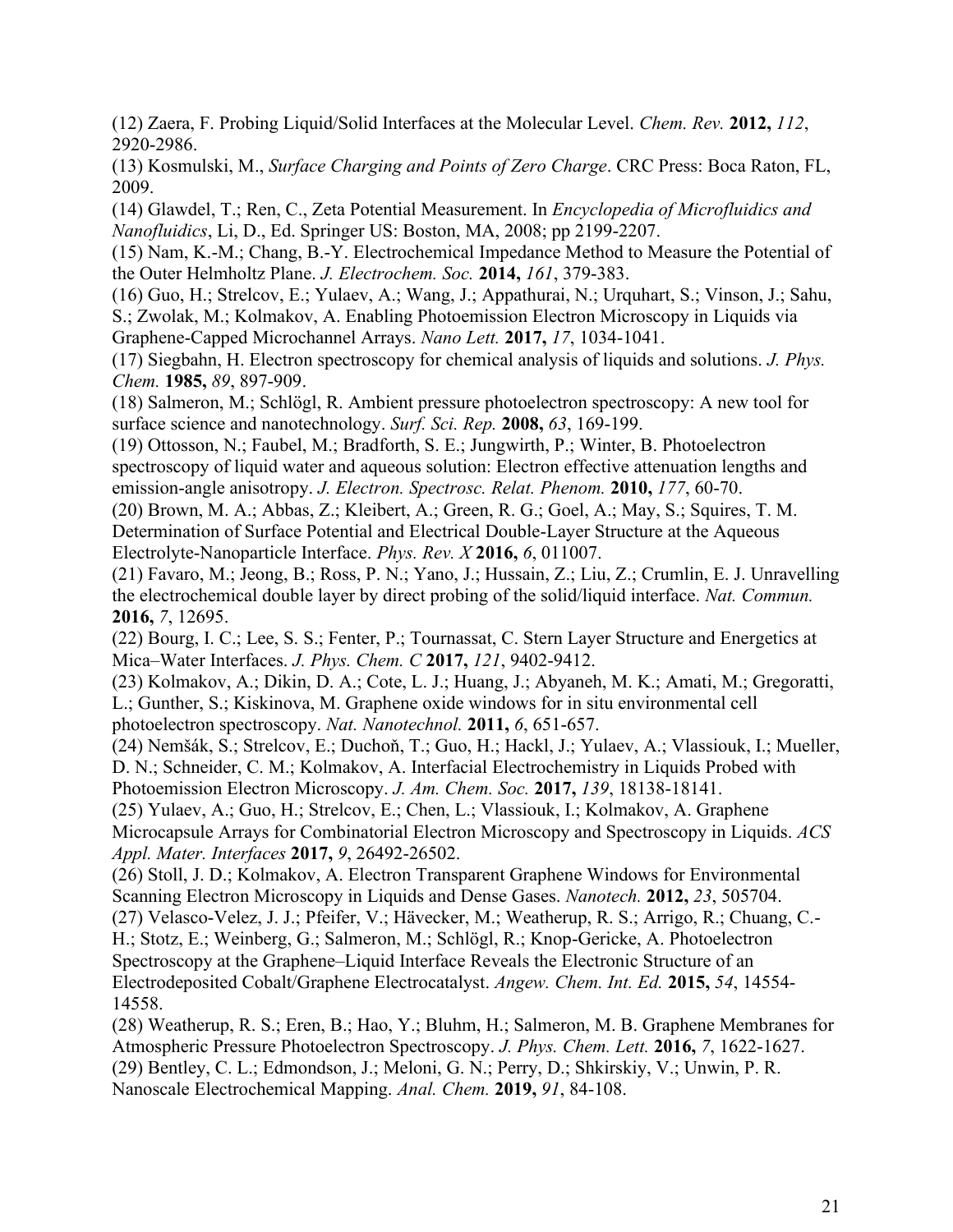(30) Zhou, Y.; Chen, C.-C.; Weber, A. E.; Zhou, L.; Baker, L. A.; Hou, J. Potentiometricscanning ion conductance microscopy for measurement at tight junctions. *Tissue Barriers* **2013,** *1*, 25585-25585.

(31) Kai, T.; Zoski, C. G.; Bard, A. J. Scanning Electrochemical Microscopy at the Nanometer Level. *Chem. Commun.* **2018,** *54*, 1934-1947.

(32) Conzuelo, F.; Schulte, A.; Schuhmann, W. Biological imaging with scanning electrochemical microscopy. *Proc. Math. Phys. Eng. Sci.* **2018,** *474*, 20180409.

(33) Sun, T.; Wang, D.; Mirkin, M. V.; Cheng, H.; Zheng, J.-C.; Richards, R. M.; Lin, F.; Xin, H. L. Direct high-resolution mapping of electrocatalytic activity of semi-two-dimensional

catalysts with single-edge sensitivity. *Proc. Natl. Acad. Sci. U.S.A.* **2019,** *116*, 11618-11623. (34) Siretanu, I.; Ebeling, D.; Andersson, M. P.; Stipp, S. L. S.; Philipse, A.; Stuart, M. C.; van den Ende, D.; Mugele, F. Direct observation of ionic structure at solid-liquid interfaces: a deep look into the Stern Layer. *Sci. Rep.* **2014,** *4*, 4956.

(35) Zhao, C.; Ebeling, D.; Siretanu, I.; van den Ende, D.; Mugele, F. Extracting local surface charges and charge regulation behavior from atomic force microscopy measurements at heterogeneous solid-electrolyte interfaces. *Nanoscale* **2015,** *7*, 16298-16311.

(36) Ebeling, D.; van den Ende, D.; Mugele, F. Electrostatic interaction forces in aqueous salt solutions of variable concentration and valency. *Nanotech.* **2011,** *22*, 305706.

(37) Martin-Jimenez, D.; Chacon, E.; Tarazona, P.; Garcia, R. Atomically resolved threedimensional structures of electrolyte aqueous solutions near a solid surface. *Nat. Commun.* **2016,** *7*, 12164.

(38) Ricci, M.; Spijker, P.; Voïtchovsky, K. Water-induced correlation between single ions imaged at the solid–liquid interface. *Nat. Commun.* **2014,** *5*, 4400.

(39) Hofmann, S.; Voïtchovsky, K.; Spijker, P.; Schmidt, M.; Stumpf, T. Visualising the molecular alteration of the calcite (104) – water interface by sodium nitrate. *Sci. Rep.* **2016,** *6*, 21576.

(40) Atkin, R.; El Abedin, S. Z.; Hayes, R.; Gasparotto, L. H. S.; Borisenko, N.; Endres, F. AFM and STM Studies on the Surface Interaction of [BMP]TFSA and [EMIm]TFSA Ionic Liquids with Au(111). *J. Phys. Chem. C* **2009,** *113*, 13266-13272.

(41) Hayes, R.; Borisenko, N.; Tam, M. K.; Howlett, P. C.; Endres, F.; Atkin, R. Double Layer Structure of Ionic Liquids at the Au(111) Electrode Interface: An Atomic Force Microscopy Investigation. *J. Phys. Chem. C* **2011,** *115*, 6855-6863.

(42) Black, J. M.; Walters, D.; Labuda, A.; Feng, G.; Hillesheim, P. C.; Dai, S.; Cummings, P. T.; Kalinin, S. V.; Proksch, R.; Balke, N. Bias-Dependent Molecular-Level Structure of Electrical Double Layer in Ionic Liquid on Graphite. *Nano Lett.* **2013,** *13*, 5954-5960.

(43) Black, J. M.; Baris Okatan, M.; Feng, G.; Cummings, P. T.; Kalinin, S. V.; Balke, N. Topological Defects in Electric Double Layers of Ionic Liquids at Carbon Interfaces. *Nano Energy* **2015,** *15*, 737-745.

(44) Tsai, W.-Y.; Come, J.; Zhao, W.; Wang, R.; Feng, G.; Prasad Thapaliya, B.; Dai, S.; Collins, L.; Balke, N. Hysteretic order-disorder transitions of ionic liquid double layer structure on graphite. *Nano Energy* **2019,** *60*, 886-893.

(45) Lu, Y.-H.; Larson, J. M.; Baskin, A.; Zhao, X.; Ashby, P. D.; Prendergast, D.; Bechtel, H. A.; Kostecki, R.; Salmeron, M. Infrared Nanospectroscopy at the Graphene–Electrolyte Interface. *Nano Lett.* **2019,** *19*, 5388-5393.

(46) Hong, Y.; Wang, S.; Li, Q.; Song, X.; Wang, Z.; Zhang, X.; Besenbacher, F.; Dong, M. Interfacial Icelike Water Local Doping of Graphene. *Nanoscale* **2019,** *11*, 19334-19340.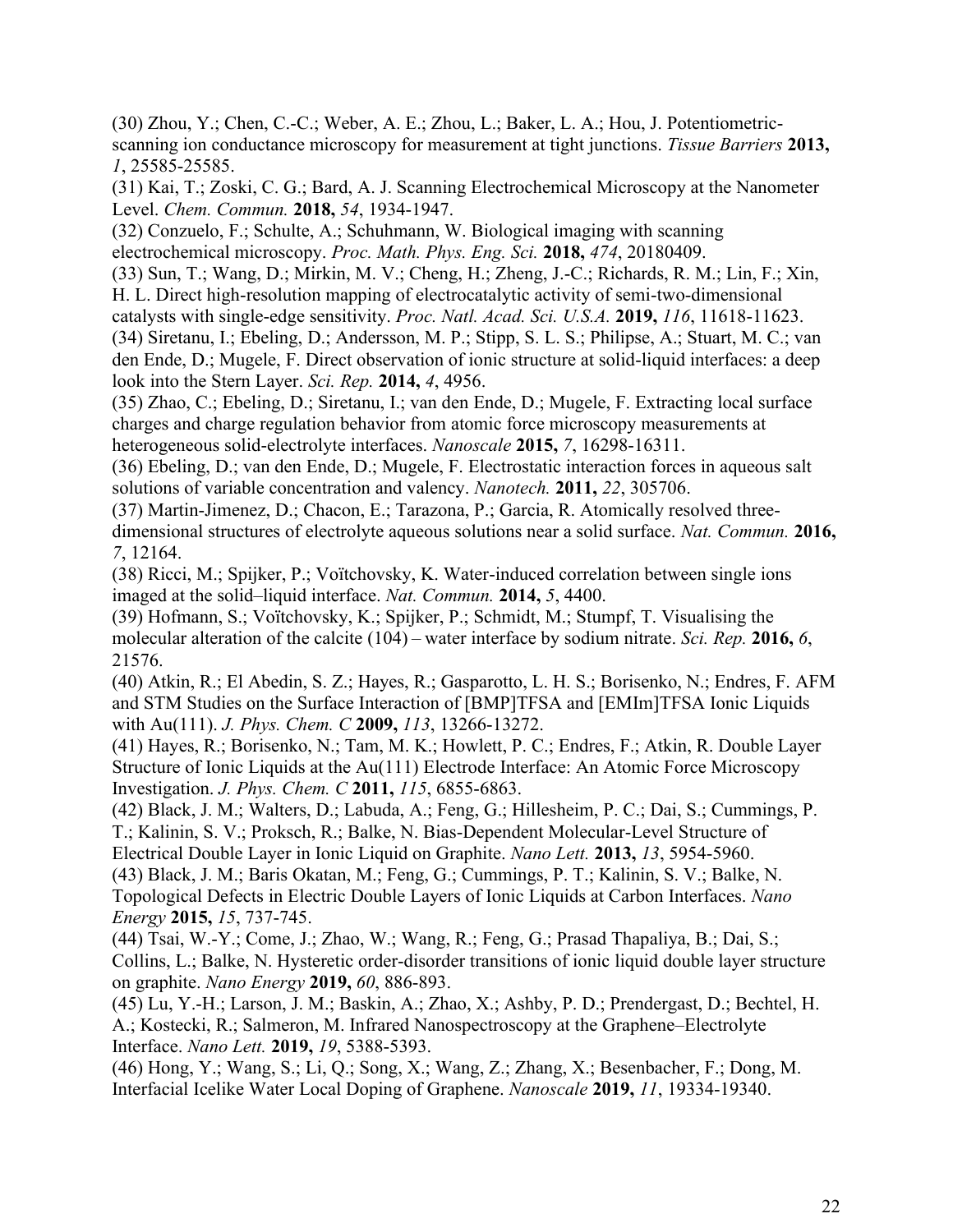(47) Khatib, O.; Wood, J. D.; McLeod, A. S.; Goldflam, M. D.; Wagner, M.; Damhorst, G. L.; Koepke, J. C.; Doidge, G. P.; Rangarajan, A.; Bashir, R.; Pop, E.; Lyding, J. W.; Thiemens, M. H.; Keilmann, F.; Basov, D. N. Graphene-Based Platform for Infrared Near-Field Nanospectroscopy of Water and Biological Materials in an Aqueous Environment. *ACS Nano*  **2015,** *9*, 7968-7975.

(48) Stratford, J. P.; Edwards, C. L. A.; Ghanshyam, M. J.; Malyshev, D.; Delise, M. A.; Hayashi, Y.; Asally, M. Electrically induced bacterial membrane-potential dynamics correspond to cellular proliferation capacity. *Proc. Natl. Acad. Sci. U.S.A.* **2019,** *116*, 9552-9557.

(49) Collins, L.; Jesse, S.; Kilpatrick, J. I.; Tselev, A.; Varenyk, O.; Okatan, M. B.; Weber, S. A. L.; Kumar, A.; Balke, N.; Kalinin, S. V.; Rodriguez, B. J. Probing Charge Screening Dynamics and Electrochemical Processes at the Solid–Liquid Interface with Electrochemical Force Microscopy. *Nat. Commun.* **2014,** *5*, 3871.

(50) Collins, L.; Kilpatrick, J. I.; Vlassiouk, I. V.; Tselev, A.; Weber, S. A. L.; Jesse, S.; Kalinin, S. V.; Rodriguez, B. J. Dual Harmonic Kelvin Probe Force Microscopy at the Graphene–Liquid Interface. *Appl. Phys. Lett.* **2014,** *104*, 133103.

(51) Collins, L.; Kilpatrick, J. I.; Kalinin, S. V.; Rodriguez, B. J. Towards nanoscale electrical measurements in liquid by advanced KPFM techniques: a review. *Rep. Prog. Phys.* **2018,** *81*, 086101.

(52) Kobayashi, N.; Asakawa, H.; Fukuma, T. Quantitative potential measurements of nanoparticles with different surface charges in liquid by open-loop electric potential microscopy. *J. Appl. Phys.* **2011,** *110*, 044315.

(53) Kobayashi, N.; Asakawa, H.; Fukuma, T. Dual frequency open-loop electric potential microscopy for local potential measurements in electrolyte solution with high ionic strength. *Rev. Sci. Instrum.* **2012,** *83*, 033709.

(54) Hirata, K.; Kitagawa, T.; Miyazawa, K.; Okamoto, T.; Fukunaga, A.; Takatoh, C.; Fukuma, T. Visualizing charges accumulated in an electric double layer by three-dimensional open-loop electric potential microscopy. *Nanoscale* **2018,** *10*, 14736-14746.

(55) Melitz, W.; Shen, J.; Kummel, A. C.; Lee, S. Kelvin Probe Force Microscopy and its Application. *Surf. Sci. Rep.* **2011,** *66*, 1-27.

(56) Lee, H.; Paeng, K.; Kim, I. S. A review of doping modulation in graphene. *Synth. Met.*  **2018,** *244*, 36-47.

(57) Loeffler, M. J.; Hudson, R. L.; Moore, M. H.; Carlson, R. W. Radiolysis of sulfuric acid, sulfuric acid monohydrate, and sulfuric acid tetrahydrate and its relevance to Europa. *Icarus*  **2011,** *215*, 370-380.

(58) Tenchurina, A. R.; Sal'keeva, A. K. Radiolysis and photolysis of sodium sulfate crystalline hydrate. *Russ. J. Phys. Chem. A* **2016,** *90*, 688-690.

(59) Sze, S. M., *Physics of Semiconductor Devices* Second ed.; John Wiley & Sons: New York, NY, 1981; p 868.

(60) Giovannetti, G.; Khomyakov, P. A.; Brocks, G.; Karpan, V. M.; van den Brink, J.; Kelly, P. J. Doping Graphene with Metal Contacts. *Phys. Rev. Lett.* **2008,** *101*, 026803.

(61) Kuroda, M. A.; Tersoff, J.; Martyna, G. J. Nonlinear Screening in Multilayer Graphene Systems. *Phys. Rev. Lett.* **2011,** *106*, 116804.

(62) Vlassiouk, I. V.; Stehle, Y.; Pudasaini, P. R.; Unocic, R. R.; Rack, P. D.; Baddorf, A. P.; Ivanov, I. N.; Lavrik, N. V.; List, F.; Gupta, N.; Bets, K. V.; Yakobson, B. I.; Smirnov, S. N. Evolutionary selection growth of two-dimensional materials on polycrystalline substrates. *Nat. Mat.* **2018,** *17*, 318-322.